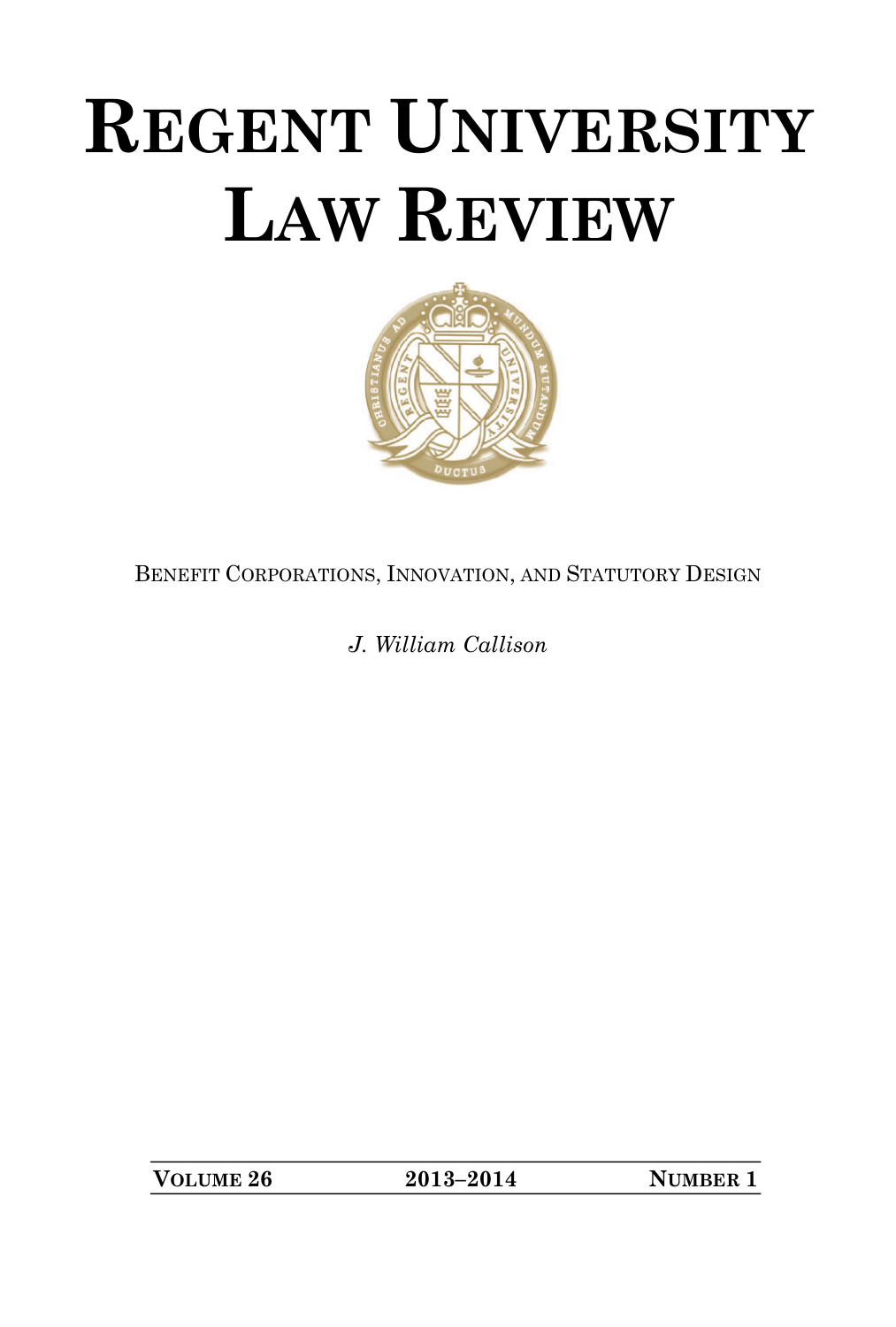# BENEFIT CORPORATIONS, INNOVATION, AND STATUTORY DESIGN

### *J. William Callison*\*

## **INTRODUCTION**

Benefit corporation legislation, presently adopted in nineteen states and the District of Columbia and likely to be adopted in more jurisdictions over the next several years, $\frac{1}{1}$  is intended to address a particular corporate-governance problem.2 Specifically, and in a somewhat stylized fashion, corporations that are not nonprofit corporations ("for-profit" corporations) are intended to pursue the pecuniary interests of their owners, the shareholders.3 These pecuniary

2 I am assuming for purposes of this Article that the problem is real and not merely perceived. The answer to this question may depend on our view of the nature of the corporation, and is beyond the scope of this Article. Edward Rock notes that two ways of thinking about corporations co-exist uneasily within corporate law: the "entity" model, which views the corporation as a social institution, and the "property" model, which views the corporation as nothing more than the shareholders' property; benefit corporations appear to operate within the "property" model. *See* Edward B. Rock, *Adapting to the New Shareholder-Centric Reality*, 161 U. PA. L. REV. 1907, 1986–88 (2013); *see also* William T. Allen, *Our Schizophrenic Conception of the Business Corporation*, 14 CARDOZO L. REV. 261, 264–66 (1992). Two states have adopted benefit limited liability company statutes. Doug Batey, *Oregon Becomes the Second State to Authorize Benefit LLCs*, LLC LAW MONITOR (June 7, 2013, 2:32 PM), http://www.llclawmonitor.com/2013/06/articles/operatingagreements/oregon-becomes-the-second-state-to-authorize-benefit-llcs/; *see also* H.R. 2296, 77th Legis. Assemb., Reg. Sess. (Or. 2013); MD. CODE ANN., CORPS. & ASS'NS §§ 4A-1101 to -1108 (LEXIS through 2013 Reg. Sess.). In part because I think the concept is oxymoronic, these will not be discussed in this Article.

3 In *Dodge v. Ford Motor Co.*, the Michigan Supreme Court stated:

A business corporation is organized and carried on primarily for the profit of the stockholders. The powers of the directors are to be employed for that end. The discretion of directors is to be exercised in the choice of means to attain that end, and does not extend to a change in the end itself, to the reduction of profits, or to the nondistribution of profits among stockholders in order to devote them to other purposes.

170 N.W. 668, 684 (Mich. 1919); *see also* Lynn A. Stout, *Why We Should Stop Teaching*  Dodge v. Ford, 3 VA. L. & BUS. REV. 163, 164–66 (2008) (arguing that *Dodge* promotes a strained view of corporate purposes). Some promoters of benefit corporation legislation argue that *Dodge* is "good law" and state that "many still maintain" that *Dodge*'s wealth maximization principles have "been widely accepted by courts over an extended period of

Partner, Faegre Baker Daniels LLP, Denver, Colorado. William.Callison@faegrebd.com.

<sup>1</sup> *See* B Lab, *State by State Legislative Status*, BENEFIT CORP. INFO. CTR., http:// www.benefitcorp.net/state-by-state-legislative-status (last visited Oct. 27, 2013) (listing the states that have enacted benefit corporation legislation as well as fourteen states that have introduced benefit corporation legislation but have not yet adopted it).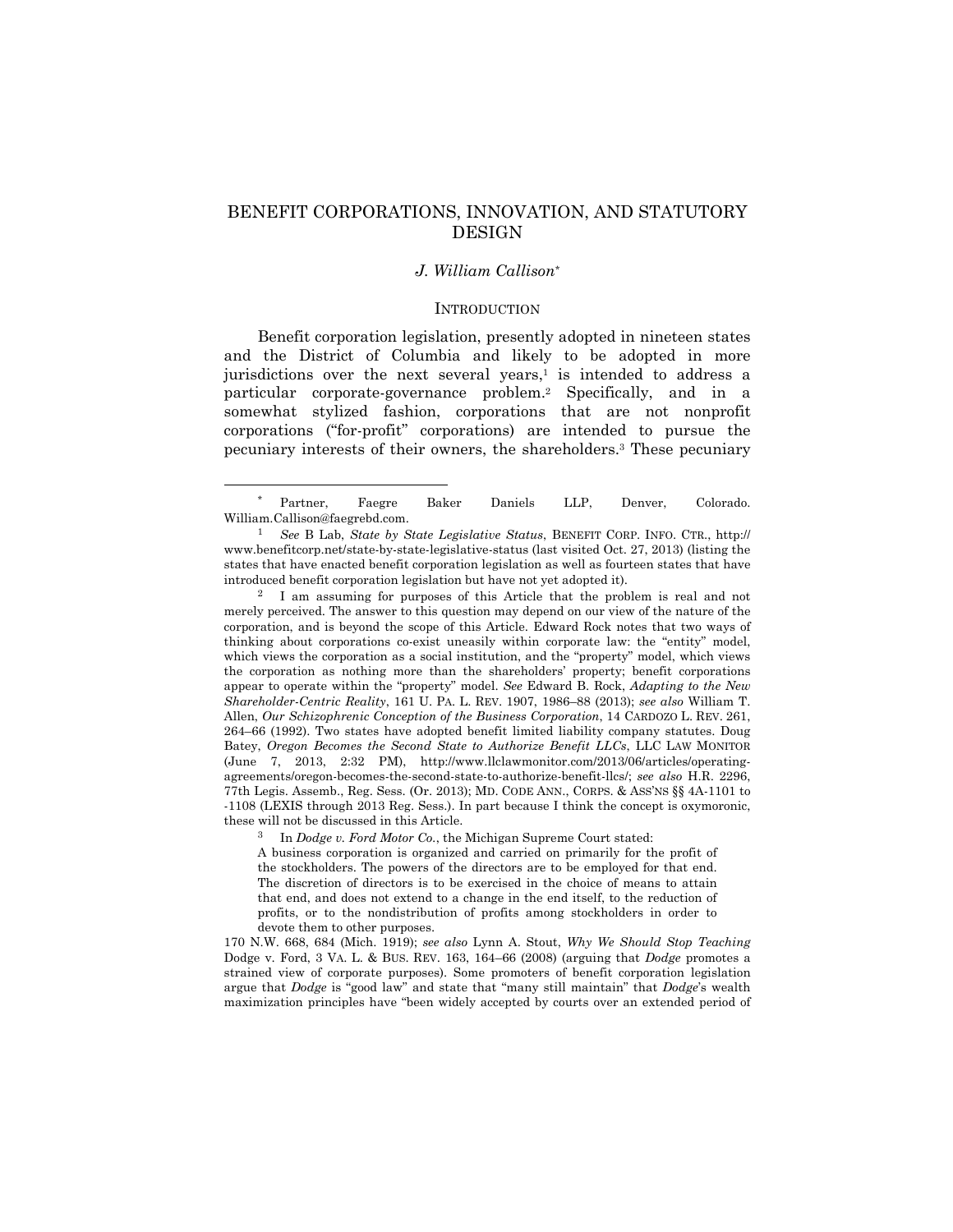interests can take the form of dividends or other distributions, or stock appreciation. Although for-profit corporations can engage in socially beneficial activities, these activities are measured against an overall profit motive. Thus, the socially beneficial activity of using hormone-free pork in burritos may entail greater expense than using hormone-laced pork, but if it creates market for the restaurant, profits are still generated and shareholders generally have no basis for complaint about the increased expense. Call it product differentiation or marketing. In short, in the context of day-to-day business operations, the business judgment rule generally protects managers of for-profit corporations from judicial and shareholder second-guessing of business decisions that are rationally connected to shareholder benefit.4 However, there must be

<u> 1989 - Johann Barn, mars ann an t-Amhain ann an t-Amhain an t-Amhain an t-Amhain an t-Amhain an t-Amhain an t-</u>

Judge Frank Easterbrook and Professor Daniel Fischel have noted that the tension between the shareholder profit maximization norm and shareholder choice has "plagued" corporate law scholars for many years:

[W]hat is the goal of the corporation? Is it profit, and for whom? Social welfare more broadly defined . . . ? Our response to such questions is: who cares? If the *New York Times* is formed to publish a newspaper first and make a profit second, no one should be allowed to object. Those who came in at the beginning consented, and those who came later bought stock the price of which reflected the corporation's tempered commitment to a profit objective. If a corporation is started with a promise to pay half of the profits to the employees rather than the equity investors, that too is simply a term of the contract.

FRANK H. EASTERBROOK & DANIEL R. FISCHEL, THE ECONOMIC STRUCTURE OF CORPORATE LAW 35–36 (1991). Judge Easterbrook and Professor Fischel respect freedom of contract and believe shareholders should be free to create corporations that respect their choices and values. *Id.* Others express similar contractarian views. *See, e.g.*, Stephen M. Bainbridge, *Director Primacy: The Means and Ends of Corporate Governance*, 97 NW. U. L. REV. 547, 577–83 (2003) (arguing that the shareholder wealth maximization norm should be a default rule because parties would choose this rule in a hypothetical bargain, leaving room for contracting away from the default rule); Lawrence A. Hamermesh, *The Policy Foundations of Delaware Corporate Law*, 106 COLUM. L. REV. 1749, 1752 (2006) (arguing that flexibility to engage in "private ordering" is a goal in Delaware corporate law); Jonathan R. Macey, *A Close Read of an Excellent Commentary on* Dodge v. Ford, 3 VA. L. & BUS. REV. 177, 179 (2008) (arguing that shareholder profit maximization is only a default rule that shareholders can vary by agreement).

<sup>4</sup> The business judgment rule is "a presumption that in making a business decision the directors of a corporation acted on an informed basis, in good faith and in the honest belief that the action taken was in the best interests of the company." Aronson v. Lewis, 473 A.2d 805, 812 (Del. 1984), *overruled on other grounds by* Brehm v. Eisner, 746 A.2d 244, 254 (Del. 2000).

time." William H. Clark, Jr. & Elizabeth K. Babson, *How Benefit Corporations Are Redefining the Purpose of Business Corporations*, 38 WM. MITCHELL L. REV. 817, 825–26 (2012) (quoting STEPHEN M. BAINBRIDGE, CORPORATION LAW AND ECONOMICS § 9.2, at 413 (2002)). William Allen has referred to the shareholder wealth maximization priority as the "property" model of corporate law. Allen, *supra* note 2, at 264–65 (comparing the property model with an entity model that allows the corporation to serve multiple constituencies' interests simultaneously).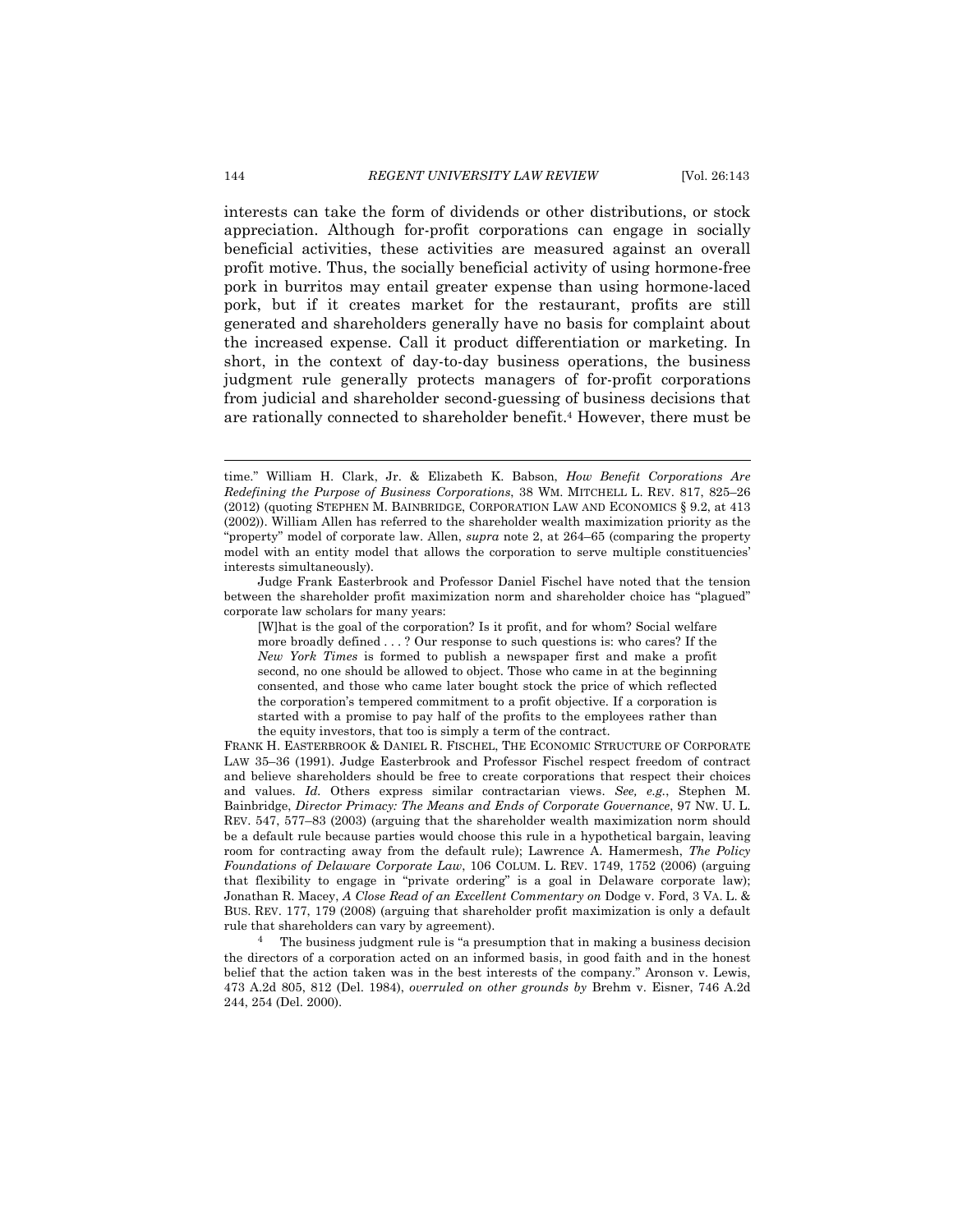some connection of the business decision to shareholder value, and decisions that lack such a connection are open to attack.<sup>5</sup>

Nonprofit corporations, on the other hand, generally pursue socially beneficial ends without a view toward the profit motive of the pecuniary interest of its members/shareholders. A critical difference between nonprofit corporations and for-profit corporations is that nonprofits do not have shareholders who receive distributions or experience stock appreciation. When a nonprofit corporation has a profit from an activity, the profit is used by the nonprofit and is not distributed to owners.

Benefit corporations are designed to occupy a middle ground. As forprofit corporations, they have shareholders who can (and can be assumed to expect to) obtain the financial benefits of dividends and stock appreciation. However, as corporations that embrace a "public purpose," the benefit corporation's shareholders recognize that producing social good might reduce profitability. Therefore, by electing benefit corporation status, a for-profit corporation's shareholders instruct the board of directors and officers to pursue public good—such as considering the environmental and social impact of corporate activities, even at the expense of profit maximization—and protect them from fiduciary and other claims when they do so.

This Article discusses three major approaches to benefit corporations, which I term the Model Approach, the Delaware Approach, and the Colorado Approach. Part I describes the Model Approach and discusses what I perceive to be the major weaknesses in the Model Approach. Part II describes the Delaware Approach and discusses the major differences between the Delaware Approach and the Model Approach, as well as remaining issues with the Delaware Approach. Part III describes the Colorado Approach, which was jettisoned in the 2013 Colorado legislative session in favor of a modified Delaware Approach statute. In my view, the Colorado Approach addresses most or all of the weaknesses of the Model Approach and should be considered by other states that consider benefit corporation legislation. The description in Part III of the political and legislative process that led to Colorado's rejection of the Colorado Approach is instructive, since it demonstrates

<sup>5</sup> *See* Henry Hansmann & Reinier Kraakman, *The End of History for Corporate Law*, 89 GEO. L.J. 439, 440–43, 457 (2001); Leo E. Strine, Jr., *The Social Responsibility of Boards of Directors and Stockholders in Charge of Control Transactions: Is There Any "There" There?*, 75 S. CAL. L. REV. 1169, 1170 (2002). Lynn Stout argues against this understanding and states that the validity of the shareholder wealth maximization model is not supported by theory or empirical evidence. LYNN STOUT, THE SHAREHOLDER VALUE MYTH: HOW PUTTING SHAREHOLDERS FIRST HARMS INVESTORS, CORPORATIONS, AND THE PUBLIC 7–8 (2012). The shareholder benefit issues are particularly pronounced in changeof-control transactions, in which wealth maximization principles are dominant.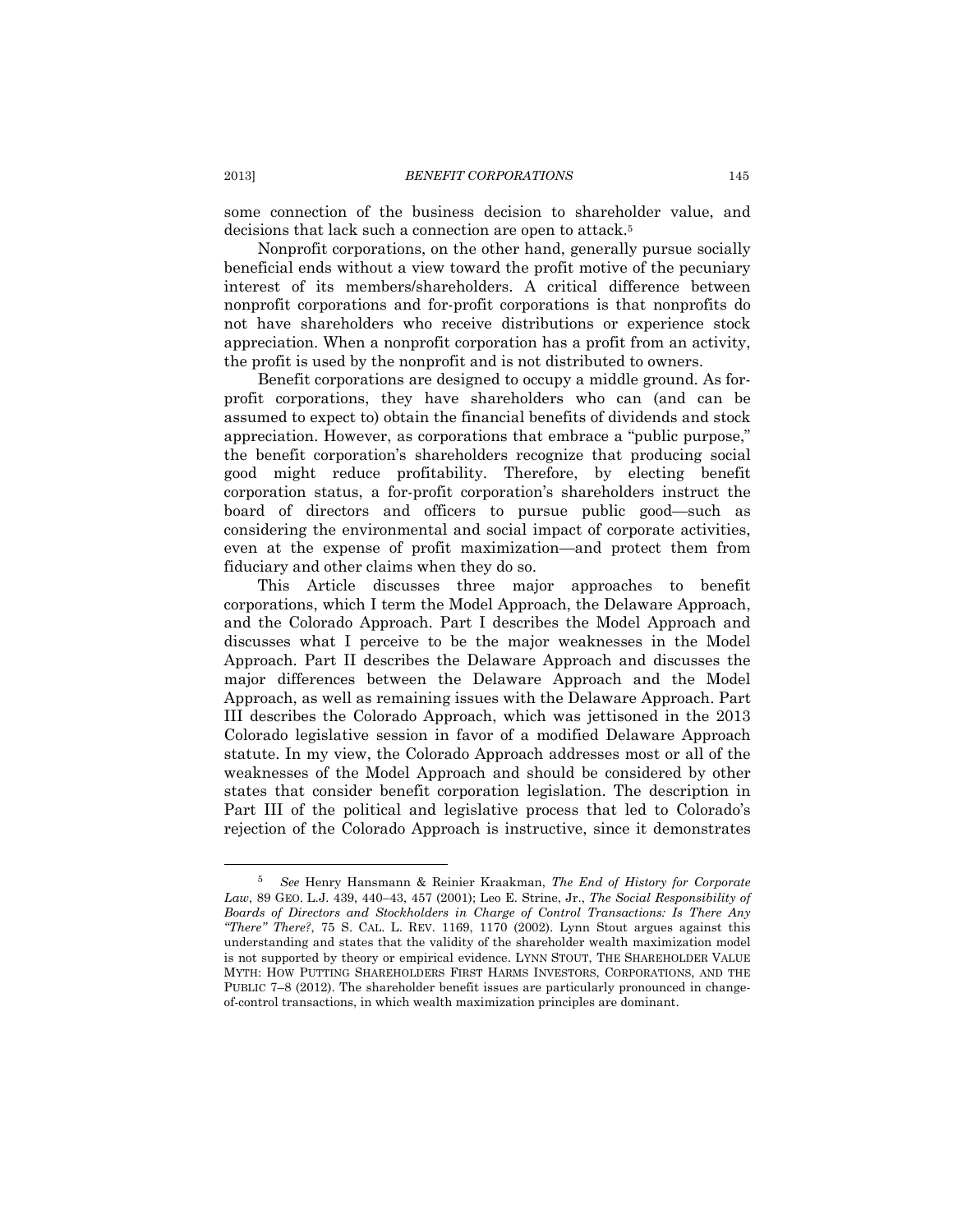the difficulties faced by lawyers and others when they attempt to deviate from Model Approach orthodoxy. Deviance has its costs, and those who seek to move from orthodoxy to what they perceive to be a better structure likely will need to contend with forces of well-financed and well-organized orthodoxy. Finally, the Article concludes by discussing the development of benefit corporation legislation in the context of design. It encourages statutory experimentation rather than blind adherence to what some argue is the "only way" to accomplish benefit corporation legislation.

#### I. THE MODEL APPROACH

B Lab ("Blab"), of Berwyn, Pennsylvania, has been the leading promoter of benefit corporations and has encouraged various state legislatures, with decent success, to adopt its "model" approach (the "Model Approach" or the "Model") to benefit corporation legislation.

#### *A. Elements of the Model Approach*

(a) Under the Model Approach, a "benefit corporation" is a for-profit corporation, formed pursuant to the state's general business corporation law, which has elected to subject itself to the benefit corporation provisions of the Model.6 The corporation's articles of incorporation must state that it is a "benefit corporation," thereby placing potential investors, creditors, and others who inspect organizational documents on notice of the corporation's status.7 There are no name requirements, either in the positive sense where benefit corporations must designate themselves as such or in the negative sense where corporations that are not benefit corporations cannot use a name implying benefit corporation status.

(b) If an existing for-profit corporation seeks to become a benefit corporation, or if an existing for-profit corporation seeks to merge into a benefit corporation, shareholders owning at least two-thirds of the interests must approve the election.8 Similarly, a two-thirds shareholder

<sup>&</sup>lt;sup>6</sup> MODEL BENEFIT CORP. LEGISLATION  $\S$  101(c) (B Lab 2013) (bracketed material in original), *available at* http://benefitcorp.net/storage/documents/Model\_Benefit\_ Corporation\_Legislation.pdf ("Except as otherwise provided . . . [*the . . . business corporation law*] shall be generally applicable to all benefit corporations."); *id.* § 103 (forming a benefit corporation); *id.* § 104 (electing benefit corporation status).

 $\frac{7}{8}$  *Id.* § 103.<br>8 *Id* § 104

<sup>8</sup> *Id.* § 104 (requiring "minimum status vote"); *see id.* § 102 (defining "minimum status vote" as two-thirds vote). Here, I note that section 101(d) states that "the articles of incorporation or bylaws of a benefit corporation may not limit, be inconsistent with, or supersede" any other Model provision. *Id.* § 101(d). Thus, if the legislature adopts a twothirds vote requirement, unlike other shareholder vote items, the election cannot be reduced to, for example, majority vote or increased to unanimous vote. In addition, a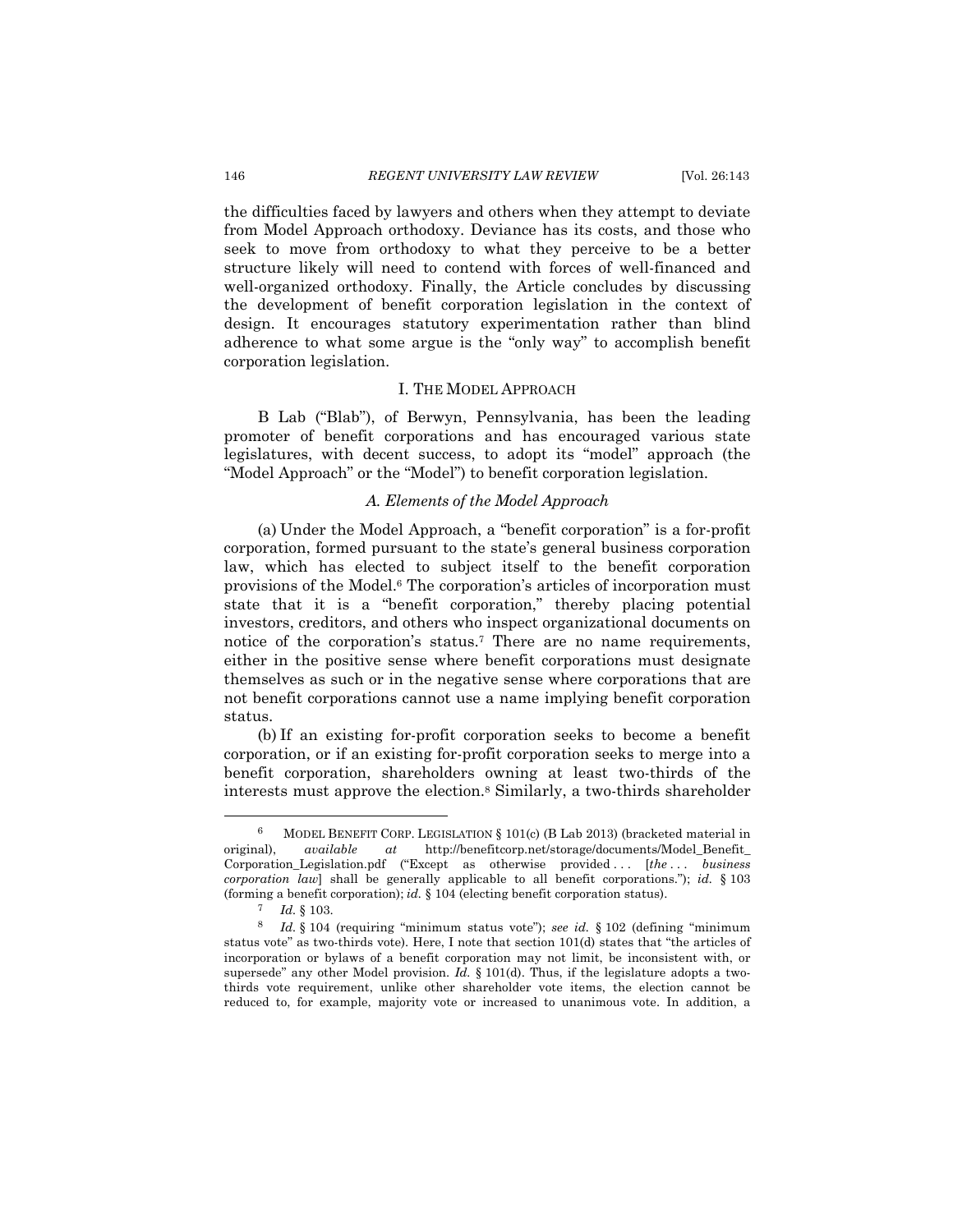vote is needed to terminate benefit corporation status.9 Notably, the Model does not contain dissenters' rights or other provisions to protect the interests of non-controlling shareholders who invested in what they believed to be a profit-maximizing entity.10

(c) A benefit corporation formed under the Model must have the purpose of "creating general public benefit."11 In addition to, but not instead of, a general public benefit, the articles of incorporation may identify "specific public benefits that it is the purpose of the benefit corporation to create."12 Identifying a specific public benefit does not limit a benefit corporation's obligation to create a general public benefit.13 Thus, general public purpose is superior, and specificity is a subcategory of the general.

10 Benefit corporation proponents' position on the dissenters' rights issue is unclear. Although the California benefit corporation statute includes dissenters' rights provisions, CAL. CORP. CODE §§ 14603–14604 (Westlaw through ch. 130, 2013 Reg. Sess.), Blab generally has not promoted dissenters' rights because electing corporations may not have liquid capital to pay dissenters and because any payment would deprive the corporation of operating capital for its business and social good, *see* WILLIAM H. CLARK, JR. & LARRY VRANKA, THE NEED AND RATIONALE FOR THE BENEFIT CORPORATION: WHY IT IS THE LEGAL FORM THAT BEST ADDRESSES THE NEEDS OF SOCIAL ENTREPRENEURS, INVESTORS, AND, ULTIMATELY, THE PUBLIC 27 (Jan. 18, 2013), *available at* http://benefitcorp.net/storage/ documents/Benecit\_Corporation\_White\_Paper\_1\_18\_2013.pdf. Notwithstanding liquidity issues, state legislatures should include, and some have included, dissenter provisions in their benefit corporation legislation. *See, e.g.*, MASS. GEN. LAWS chs. 156D, § 13.02(a), 156E, § 8(c) (Westlaw through ch. 84, 2013 1st Ann. Sess.) (entitling shareholders of a corporation that becomes a benefit corporation through merger, conversion, or share exchange to an appraisal and payment of the fair value of their shares); S.C. CODE ANN. § 33-38-600 (Westlaw through 2012 Reg. Sess.) (entitling shareholders to dissent from and obtain the fair value of their shares in the event of the election of benefit corporation status). Alternatively, the election of benefit corporation status should require unanimous shareholder consent. *See, e.g.*, VA. CODE ANN. § 13.1-785 (LEXIS through 2013 Reg. Sess.) (requiring unanimous consent by all shareholders entitled to vote when amending articles of incorporation to make the corporation a benefit corporation).

11 MODEL BENEFIT CORP. LEGISLATION § 201(a) (B Lab 2013).

13 *Id.*

<sup>&</sup>lt;u> 1989 - Johann Stein, marwolaethau a bhann an t-Amhain an t-Amhain an t-Amhain an t-Amhain an t-Amhain an t-A</u> "minimum status vote" requires the vote of two-thirds of the shareholders of every class or series, irrespective of their other voting powers. *Id.* § 102.

<sup>&</sup>lt;sup>9</sup> *Id.* § 105(a). Further, section 105(b) requires that sales, leases, or other dispositions of substantially all of the benefit corporation's assets "shall not be effective unless" approved by shareholders who own at least two-thirds of the interests. *Id.*  § 105(b)(3). This two-thirds vote requirement cannot be reduced by the corporation's articles of incorporation or bylaws. *Id.* § 101(d). In some situations this requirement may create business-planning difficulties, and these difficulties may be exacerbated by the fact that a two-thirds vote is required from the shareholders of each class or series of shares, irrespective of their participation in control of other corporate actions. *See id.* § 102 (defining "minimum status vote").

<sup>12</sup> *Id.* § 201(b).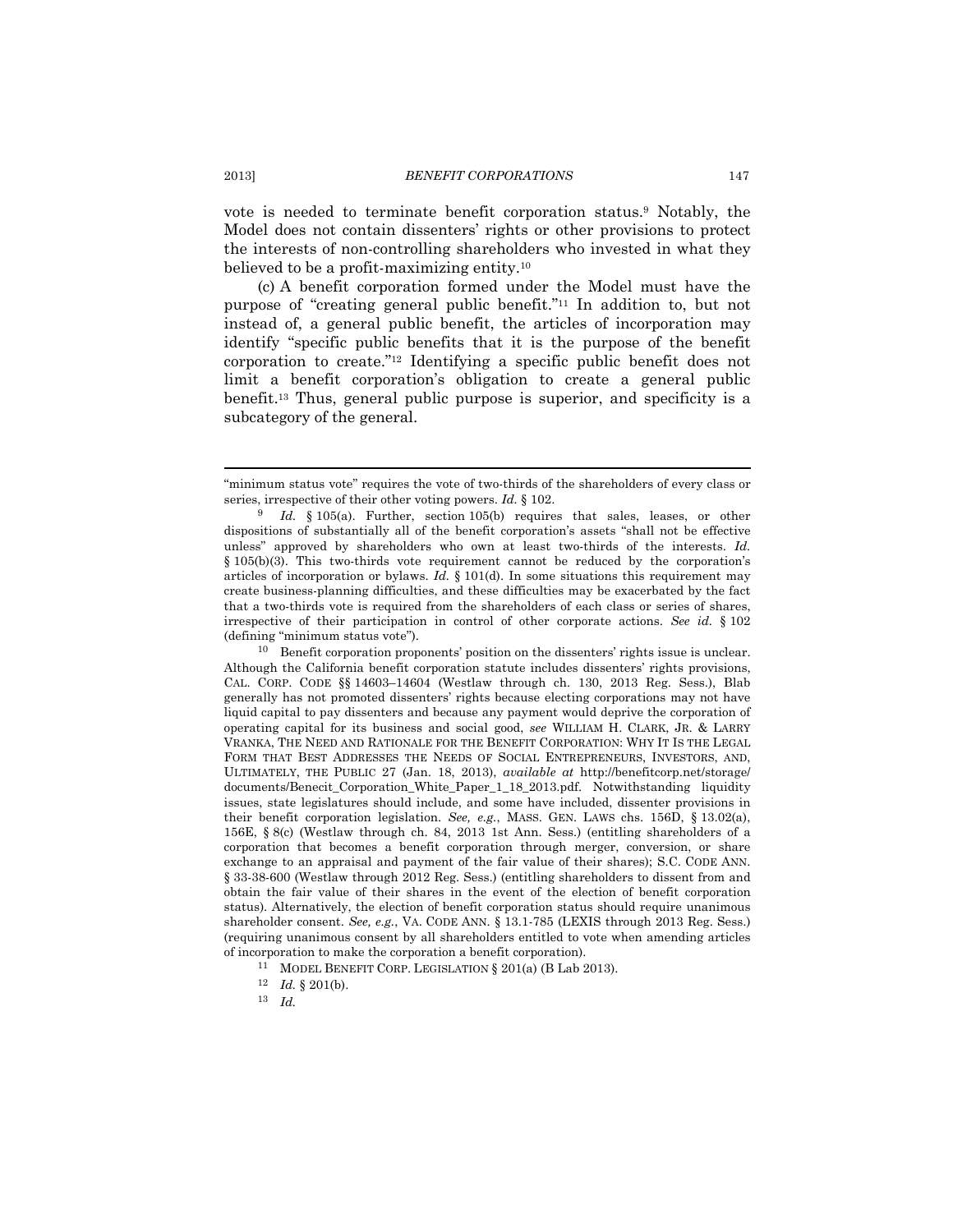(d)"General public benefit," to be pursued by all benefit corporations using the Model Approach, is defined as "[a] material positive impact on society and the environment, taken as a whole, assessed against a thirdparty standard, from the business and operations of a benefit corporation."14 There is no clarification about the hierarchy of benefit purposes served by the corporation.15 A comment to the Model states: "By requiring that the impact of a business on society and the environment be looked at 'as a whole,' the concept of general public benefit requires consideration of all of the effects of the business on society and the environment."<sup>16</sup>

(e) A "third-party standard" is a "recognized standard for defining, reporting, and assessing corporate social and environmental performance."17 A third-party standard must be developed by an independent organization, and it must be credible and transparent.18 The Model attempts to define each of these characteristics, but it does not prescribe any content for the standards. Furthermore, it fails to state how or by whom standards are applied.<sup>19</sup> Neither the government nor the standard-setter is given any enforcement powers.

(f) The creation of general public benefit and any specific public benefit "is in the best interests of the benefit corporation."20 Directors "shall" (i.e., must), in discharging their duties and in considering the corporation's best interests, "consider the effects of any action or inaction upon": (i) shareholders, (ii) employees and the workforce of the

<sup>14</sup> *Id.* § 102. This seems to leave open the question of whether, for example, a corporation whose principal business is brewing and distributing beer has a "material positive impact" on society and the environment. Perhaps "positive impact" is in the eyes of the beholder, but there might be some argument that the producer of alcoholic beverages delivered in cans and bottles that litter the highways does not create a material positive impact on either society or the environment. But then, perhaps the constituencies served by craft-type brewing operations neither drink while driving nor dispose of delivery devices in environmentally harmful ways.

<sup>15</sup> *See id.* § 301(a)(3) (stating that priority need not be given to any particular interest).

<sup>16</sup> *Id.* § 102 cmt.

<sup>&</sup>lt;sup>17</sup> *Id.* § 102. Note that the Model does not refer only to business operations but requires the consideration of existential questions like the nature of the corporation's business itself. Some corporations likely will shy away from benefit corporation status due to an ongoing need to consider whether, for example, making salad dressing or running a ski resort or brewing beer or manufacturing high-fat ice cream has a material positive impact on society and the environment, taken as a whole.

<sup>18</sup> *Id.*

<sup>19</sup> The author has reviewed numerous standards offered by Blab as acceptable "third-party standards" and, at the time of review, found all of them wanting in at least some respect.

<sup>20</sup> *Id.* § 201(c).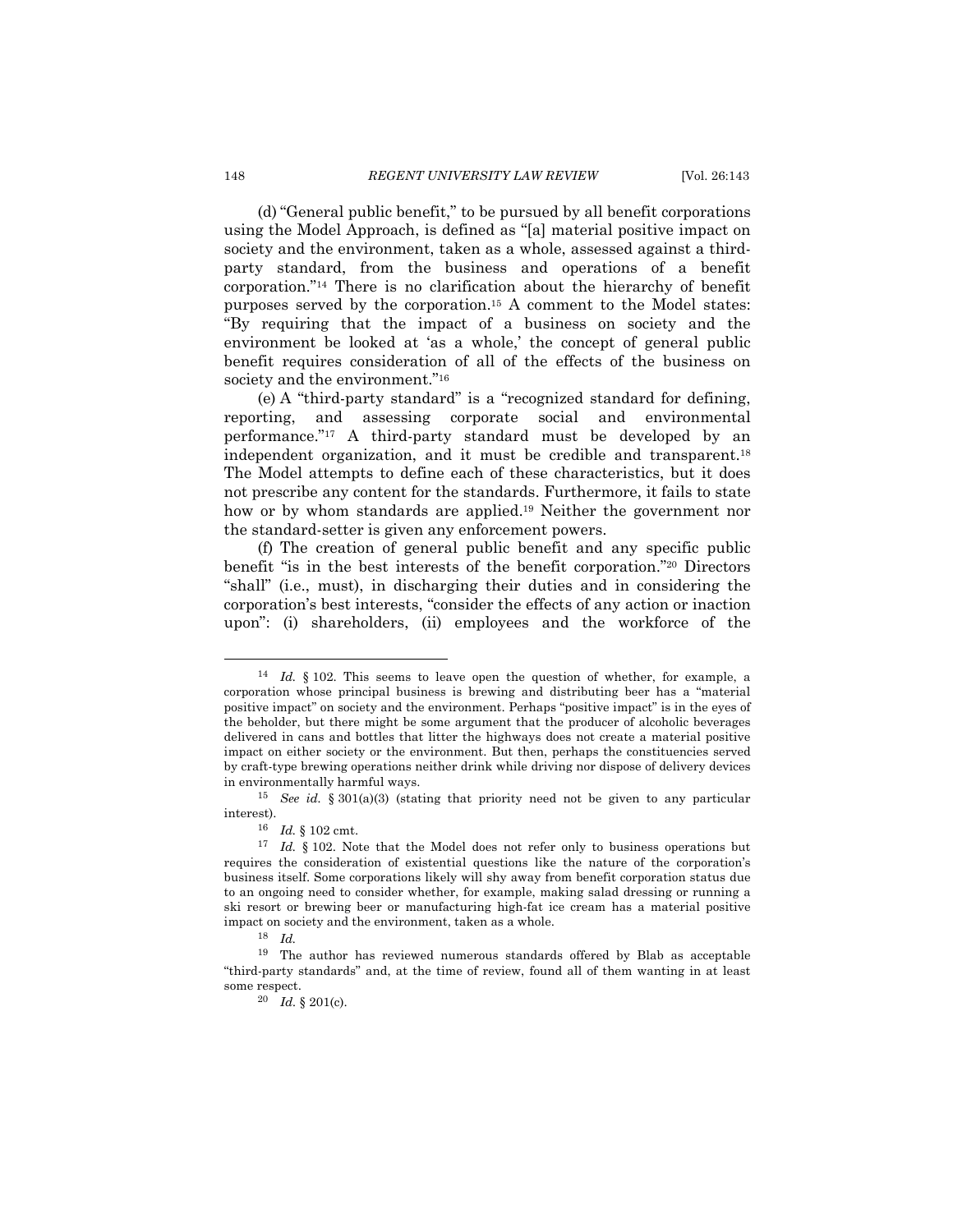corporation, and its subsidiaries and suppliers, (iii) customers' interests "as beneficiaries of the general public benefit," (iv) societal and community factors (including those of all communities where the corporation, its suppliers, or its subsidiaries have offices or facilities), (v) both the local and global environment, (vi) the corporation's shortterm and long-term interests, including whatever benefits that may accrue from "long-term plans and the possibility that these interests may be best served" by the corporation's continued independence, $21$  and (vii) the corporation's ability to achieve its general public benefit purpose as well as its specific public benefit purpose, if any.<sup>22</sup> There is no hierarchy to or prioritization of the interests that directors must consider.23 In addition, under the Model, directors may consider "other pertinent factors or the interests of any other group that they deem appropriate."<sup>24</sup> Further, the Model provides that directors are not "personally liable for monetary damages for" any action taken as a director or the failure of the benefit corporation to create public benefit,25 and that directors do not have liability to beneficiaries of the corporation's general public benefit purpose or specific public benefit purpose arising from the person's status as a beneficiary.26

(g) "Benefit enforcement proceedings" may be brought directly by the corporation or derivatively by (i) shareholders, (ii) a director, (iii) a person or group owning five percent or more of equity interests in the corporation's parent corporation (subsidiaries/parent corporations are defined using a fifty percent ownership standard), or (iv) other persons indicated in the corporation's articles of incorporation or bylaws.27 Unless otherwise provided in the articles or bylaws, benefit corporation directors do not have duties to beneficiaries of the public purpose who are not listed above.28 Thus, for example, customers, employees of

<sup>21</sup> The breadth of this factor likely allows many forms of anti-takeover provisions based on the directors' perception of the corporation's long-term interests. It thereby may gut the shareholder protections contained in much recent corporate case law.

 $22$  *Id.* § 301(a)(1).

<sup>23</sup> *Id.* § 301(a)(3) ("[Directors] need not give priority to a particular interest or factor . . . over any other interest or factor unless the benefit corporation has stated in its articles of incorporation its intention to give priority to certain interests or factors related to its accomplishment of its general public benefit purpose or of [any] specific public benefit purpose . . . ."). It appears that a benefit corporation cannot indicate a priority for shareholder interests.

<sup>24</sup> *Id.* § 301(a)(2).

 $\frac{25}{26}$  *Id.* § 301(c).

 $Id. \S 301(d).$ 

<sup>27</sup> *Id.* § 305(c); *see also id.* § 102.

<sup>28</sup> *Id.* § 301(d).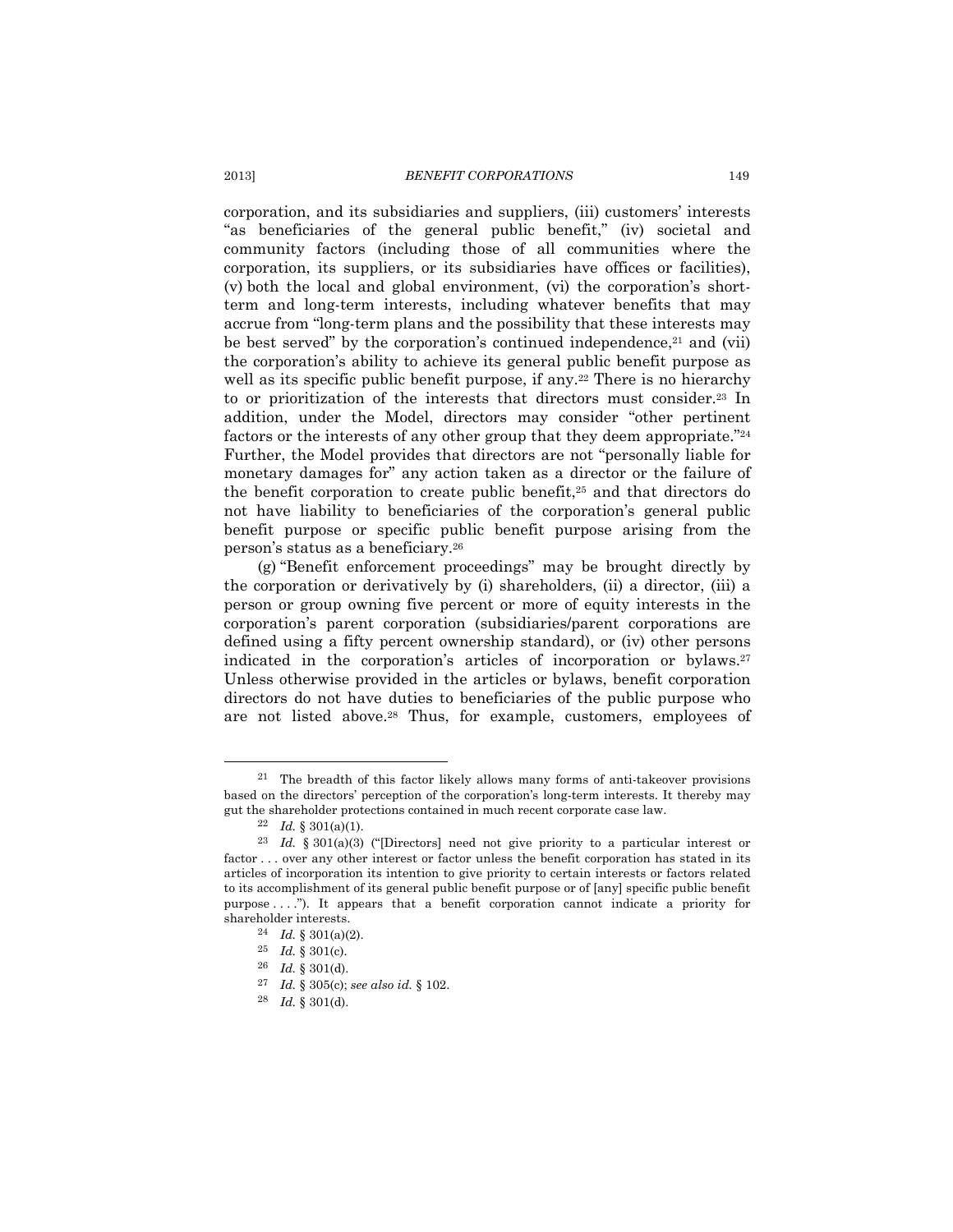suppliers, and representatives of impacted communities or of the environment cannot sue.29

A "benefit enforcement proceeding" is a claim or action for "failure of a benefit corporation to *pursue or create* general public benefit or a specific public benefit . . . set forth in its articles," or for violation of any statutory obligation, duty, or standard.30 Thus, it is the clear intent of the Model to enable fiduciary duty litigation not only against directors who fail to meet their obligation to consider the effects of their actions in the statutorily-listed ways, but also against directors whose actions fail to create general public benefit. Other than in a benefit enforcement proceeding, no person can assert a claim against the benefit corporation and its directors for failure to pursue or create benefit or violation of a standard of conduct under the Model.

(h)The board of directors of a publicly traded benefit corporation must include an independent "benefit director."31 The benefit director must prepare an annual opinion concerning (i) whether the corporation acted in all material respects according to its general public benefit purpose and its specific public benefit purpose, if any, (ii) whether directors and officers complied with their obligations to consider the best interests listed in the Model, and (iii) a description of any ways in which the corporation or its directors or officers failed to comply.32

(i) Benefit corporations must prepare an "annual benefit report" meeting numerous requirements, including a narrative description of the ways the corporation sought general public benefit (and, if applicable, special public benefit) and the extent to which it was created, circumstances hindering the creation of public benefit, and the process

<sup>29</sup> This clearly tilts the playing field in favor of the set of interests represented by those who own corporate stock (by issuance or acquisition) and away from those representing other interests.

<sup>30</sup> *Id.* § 102 (emphasis added). The proceeding is direct when brought by the corporation and derivative when brought by directors or shareholders. *See id.* § 305(c). All procedural aspects of derivative litigation will presumably be applicable, including demands for corporate action and the potential for a special litigation committee to consider whether pursuing the litigation is in the corporation's best interests. When drafting state-specific legislation, experience shows that it is necessary to sculpt the Model's "benefit enforcement proceedings" language to the state's derivative litigation statutes. The Model fails to do this. In my view, the derivative litigation issues will likely be complex and thereby will weaken the benefit corporation concept.

<sup>31</sup> *See id.* § 302(a) (stating that publicly traded benefit corporations *shall* include a benefit director, while non-publicly traded benefit corporations *may* include a benefit director); *see also id.* § 102.

<sup>32</sup> *Id.* § 302(c). My experience with the Colorado legislative process is that, when pushed, the Blab proponents are willing to eliminate the Model's benefit director requirement.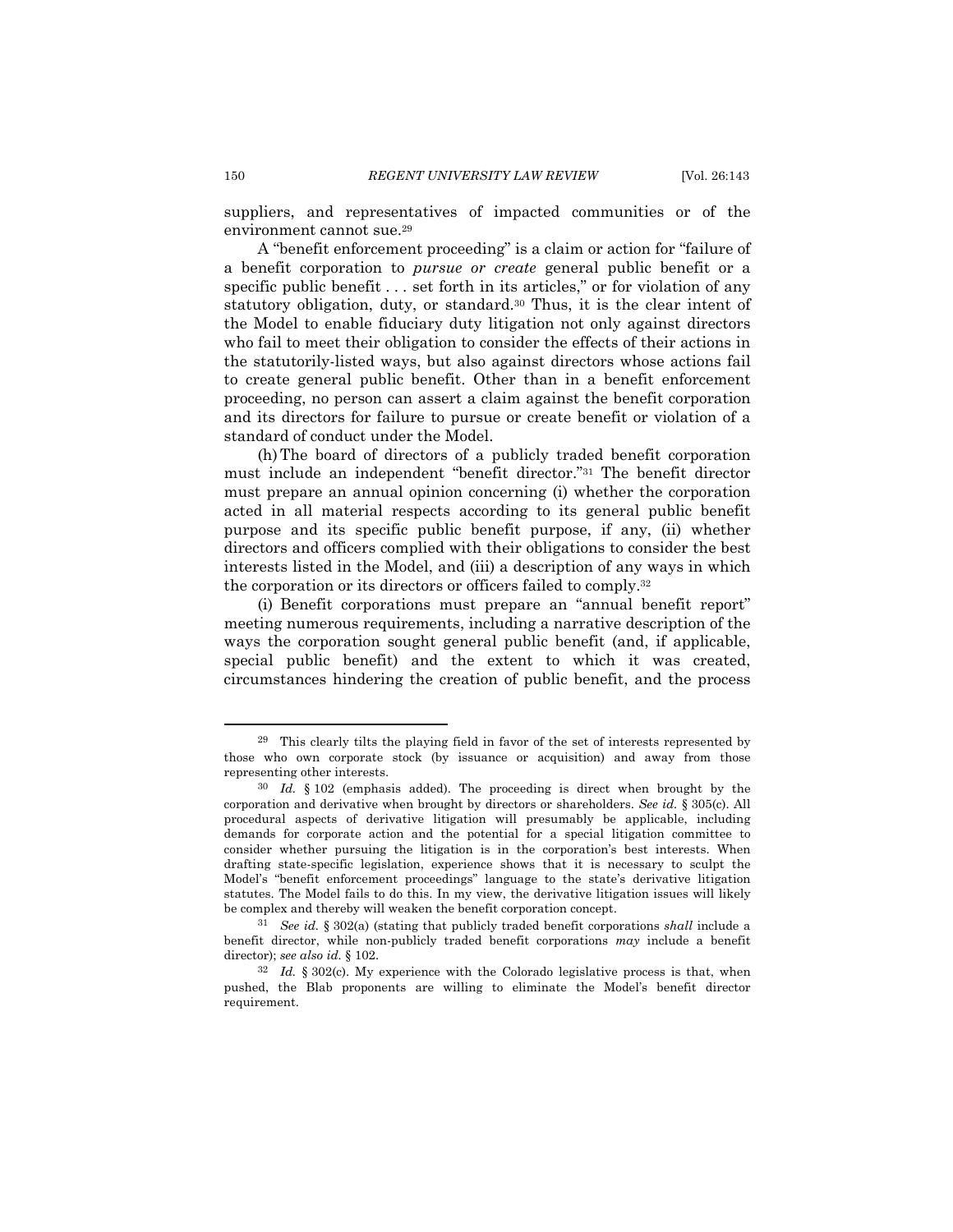and rationale for choosing or changing the third-party standard used.33 The narrative must also include an assessment of the corporation's overall social and environmental performance against a third-party standard, the name and address of the benefit director, the compensation paid to each director, the benefit director's opinion, and a statement of certain relationships with the third-party standard provider.34 The Model does not state how the benefit report should assess corporate performance. The report (along with the benefit director opinion) must be provided to each shareholder, posted on the "public portion" of its Internet website (or made available to any person requesting it), and filed with the state's secretary of state or other filing official.35

(j) Various similar rules apply to officers.36

It should be clear from the foregoing that benefit corporation status under the Model involves a large and complex superstructure that cannot be diminished by agreement among the shareholders or otherwise. Assuming that there are benefits to benefit corporation status, they come with large structural and other costs.

#### *B. Problems with the Model Approach*

In a previous article, I identified four large problems with the Model Approach's structure, which I termed the "Illiberalism Problem," the "Bipolarity Problem," the "Fiduciary Uncabining Problem," and the "Greenwash/Greenmail Enforcement Problem."37

## 1. The Illiberalism Problem

The "Illiberalism Problem" stems from the Model Approach's requirement that all benefit corporations fit into the box of "general public purpose" rather than allowing the shareholders to choose one or more specific public benefits to be pursued by the corporation.38 "General

<sup>33</sup> *Id.* § 401(a)(1).

 $34$  *Id.* § 401(a)(2)–(6).

<sup>35</sup> *Id.* § 402. Director compensation and proprietary information can be eliminated from public reports. *Id.* § 402(d). One wonders whether almost all information can be delineated as proprietary information.

<sup>36</sup> *See id.* §§ 303–304.

<sup>37</sup> J. William Callison, *Putting New Sheets on a Procrustean Bed: How Benefit Corporations Address Fiduciary Duties, the Dangers Created, and Suggestions for Change*, 2 AM. U. BUS. L. REV. 85, 98 (2012); *see also* J. Haskell Murray, *Choose Your Own Master: Social Enterprise, Certifications, and Benefit Corporation Statutes*, 2 AM. U. BUS. L. REV. 1, 27–52 (2012) (discussing obstacles to implementation of and imperfections in existing benefit corporation and social enterprise related statutes).

<sup>38</sup> *See* Callison, *supra* note 37, at 98–104.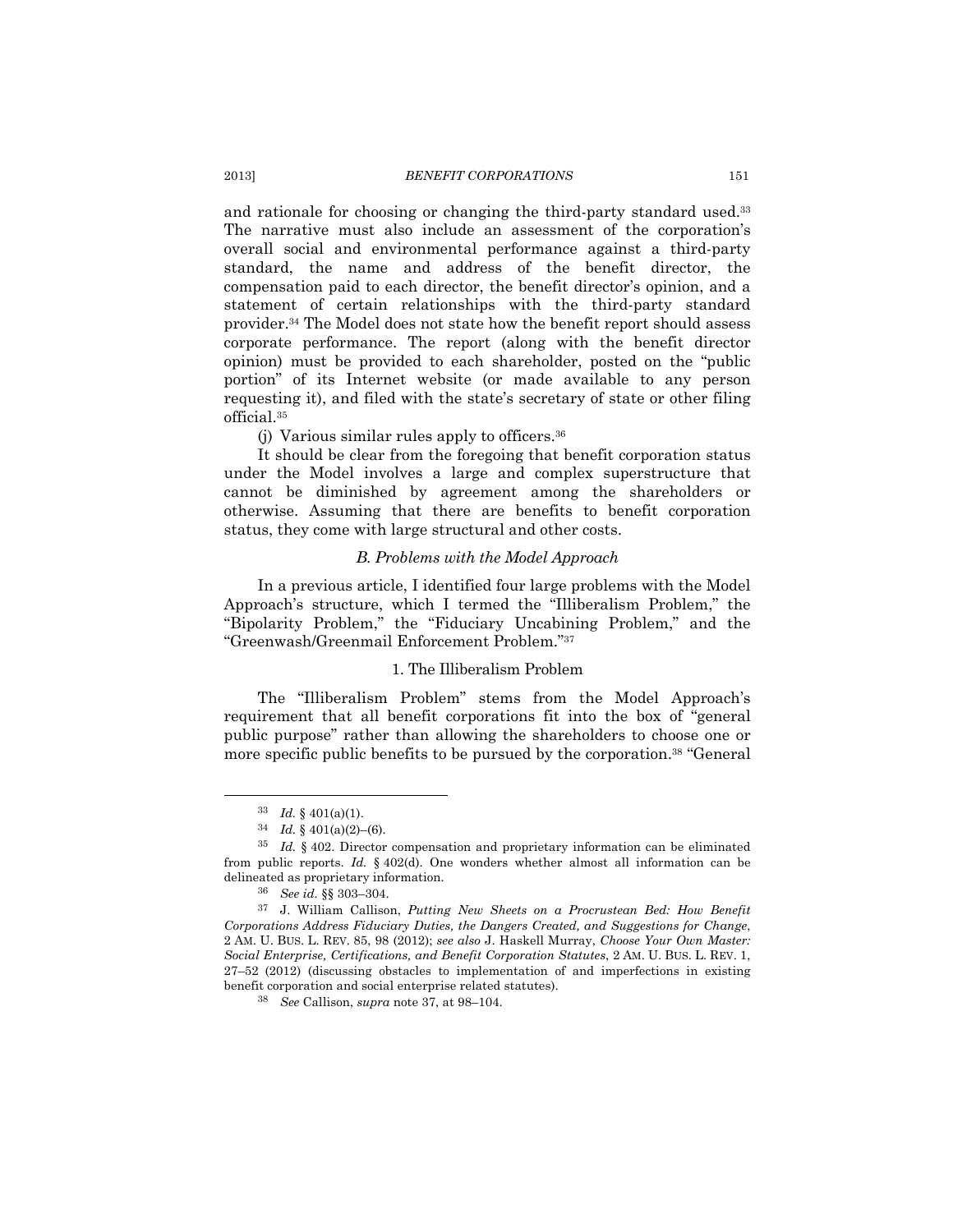public benefit" is a "state-authorized conception[] of the 'good' "39 (namely, "a material positive impact on society and the environment, taken as a whole,  $\dots$  from the business and operations of a benefit corporation") as measured against a third-party standard.40 The Model starts down a liberal, choice-inducing path by allowing shareholders to choose to pursue public goods other than wealth maximization.<sup>41</sup> However, it then eliminates further shareholder choice by requiring general public benefit.42 Rather than allowing shareholders the freedom to use their corporation to pursue their own conceptions of the "good" and their own self-defined ends, the Model Approach forces all electing corporations to pursue broad conceptions of the "good" assessed against a legislatively-endorsed third-party standard.43 For example, the shareholders of a corporation may seek to locate corporate headquarters in a small Colorado town in order that employees can walk or bicycle to work (proximity being a proxy for community) and to use ten percent of corporate profits to assist in technology education in the town's public schools. If the corporation were to become a benefit corporation using the Model Approach, it would also need to consider the effects of any action or inaction on global environmental issues, customer interests, supplier interests, the interests of all communities in which the corporation's suppliers have offices and facilities (making the purchase of toilet paper more difficult, perhaps), the corporation's long-term interests, including the possibility that those interests may best be served by the corporation's independence, and so forth and so on. That is a mighty load to drag when the public goods sought are technology, education, and employee participation in the community.

Finally, by compelling assessment of public good against a thirdparty standard, the Model Approach likely militates in favor of politically correct approaches and against corporations that cannot find a credible independent organization under the auspices of which public good can be measured. Trotskyites and Social Darwinians perhaps need not apply, and society is poorer for that. Liberalism is inherently nonpartisan and recognizes that society has no way to evaluate opinions other than by allowing free actors to express them, and any third-partyimposed limitations on, or expansions of, "public good" are illiberal and undesirable.

<sup>39</sup> *See id.* at 98.

<sup>40</sup> *See id.* at 94.

<sup>41</sup> *See* MODEL BENEFIT CORP. LEGISLATION § 201 (B Lab 2013).

<sup>42</sup> *See id.* § 201(a).

<sup>43</sup> *See id.* §§ 102, 401(a)(2).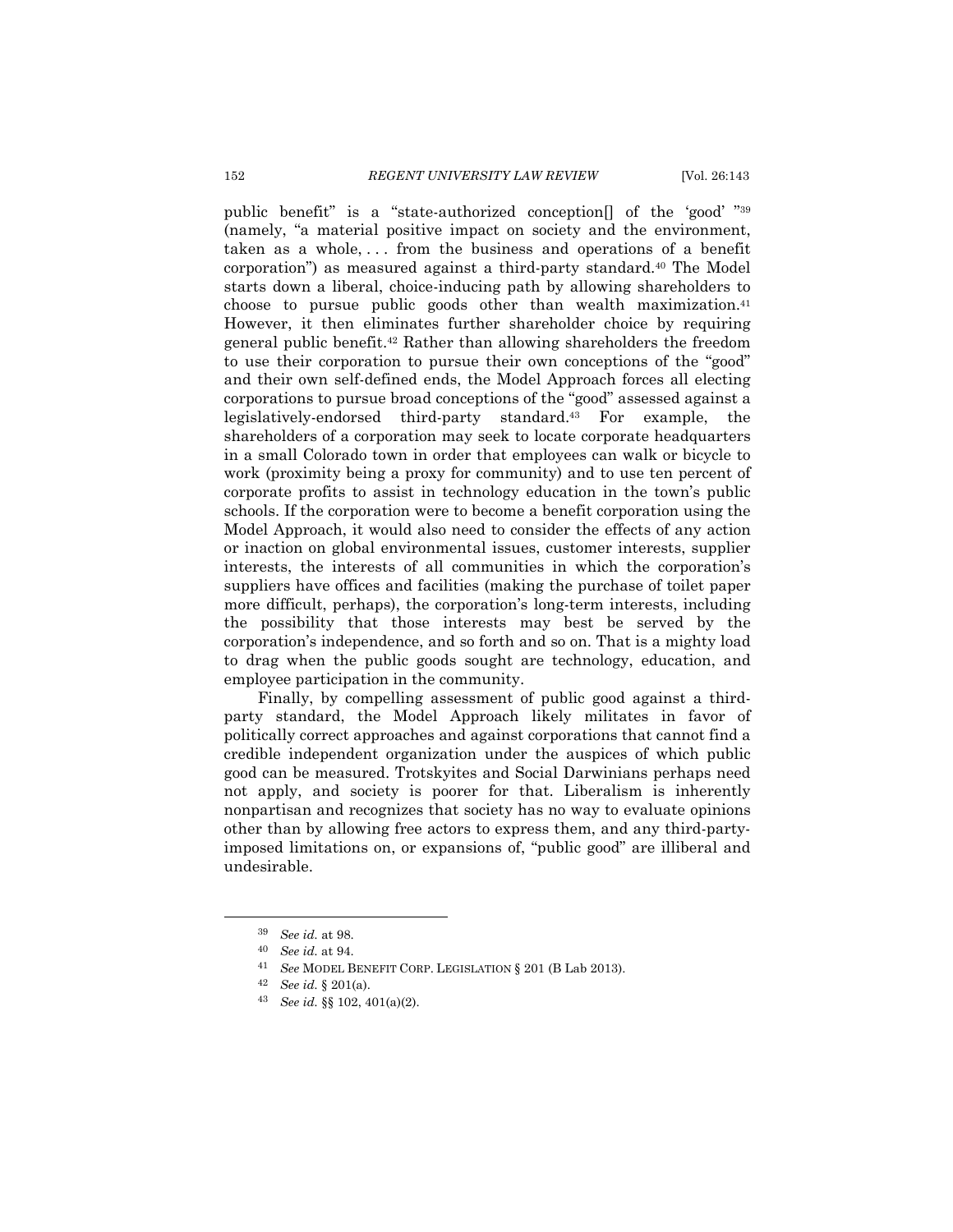#### 2013] *BENEFIT CORPORATIONS* 153

#### 2. The Bipolarity Problem

The "Bipolarity Problem" compounds the Illiberalism Problem by dividing corporations into two categories: benefit corporations that must act for "general public benefit" and all other corporations that do not elect benefit corporation status and impliedly must act only in ways that relate to shareholder profit maximization.<sup>44</sup> For non-electing corporations, the existence of the benefit corporation alternative may weaken the promotion of socially responsible decision-making by corporate boards, the directors of which do not want to be brought into litigation or test the protections of the business judgment rule. Corporate governance concepts are, and should be, more nuanced than the two baskets embodied in the Model Approach.

In addition, the Model disables corporations that want to pursue substantial public benefits without subscribing to the "general public benefit" standard or absorbing the significant costs built into the Model. In this view, benefit corporation legislation should be enabling and should allow all corporations that seek substantial, long-term public goods to come under its umbrella. By leaving some corporations out in the fiduciary-duty rain, the Model Approach does not allow benefit corporations to accomplish all that they should.

#### 3. The Fiduciary Uncabining and Fiduciary Logjam Problems

The Model requires directors and officers to consider an enormous number of factors and interests in connection with all corporate actions and inactions.45 Many of the interests are unspecified (and probably not thought of) by the shareholders who elect benefit corporation status. "General public benefit" is a mish-mash that lacks any specification of fiduciary duty limits and contains few restrictions to hamper the freedom of self-interested directors to act in ways that harm shareholder interests.46 The door is opened for directors who act in self-interested fashion to point to some nebulous public benefit justification.47

Further, shareholders hire and fire directors, and it is likely that when private shareholder benefit and broader public benefit collide, many directors will "follow the money" and align with shareholder interests. Of the groups that the Model states that directors shall consider the effects of corporate actions and inactions on, it lists shareholders first, and then lists broadly stated public goods.48 Indeed,

<sup>44</sup> *See* Callison, *supra* note 37, at 104–07.

<sup>45</sup> *See* MODEL BENEFIT CORP. LEGISLATION §§ 301(a)(1)–(2), 303(a) (B Lab 2013).

<sup>46</sup> Callison, *supra* note 37, at 108.

<sup>47</sup> *See* Murray, *supra* note 37, at 28.

<sup>48</sup> *See* MODEL BENEFIT CORP. LEGISLATION § 301(a)(1) (B Lab 2013).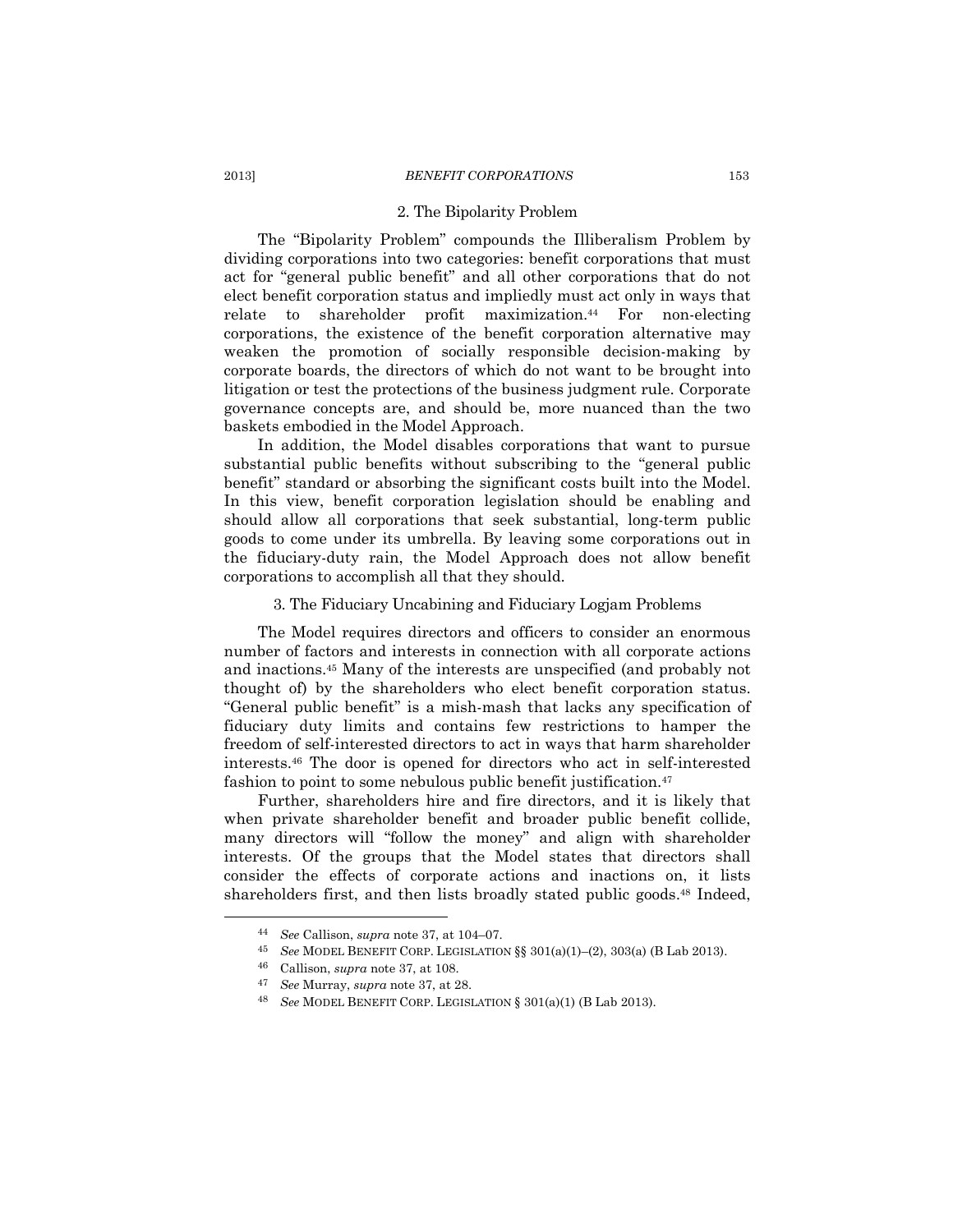since shareholders are likely the main protagonists of benefit enforcement proceedings, in cases of conflict, the pursuit of "general public benefit" may be an illusory goal.

Professor Mark Loewenstein points to a corollary issue of social psychology and director stalemate.49 I find this argument compelling, and it dictates in favor of allowing specific public benefits chosen by the shareholders, rather than general public benefits.

#### 4. The Greenwash/Greenmail Enforcement Problem

The ease with which a corporation can become a benefit corporation (election in and inclusion of two words in its articles of incorporation), combined with the lack of any significant non-shareholder enforcement authority, opens the door to significant greenwashing problems.50 In addition, the Model Approach contains no provisions to prevent regular for-profit corporations from adopting the benefit corporation name. Thus, some corporations that fail to pursue "general public benefit" can hold themselves out as benefit corporations and, assuming that the brand has value, capture the benefit without the cost.

In a related vein, the Model Approach gives shareholders the power to institute benefit enforcement proceedings and allege that the corporation and its directors did not appropriately consider public benefits when acting or failing to  $act<sub>51</sub>$ . This empowers shareholders as nags whenever they are unhappy with the corporation's activities. It also allows shareholder greenmail,<sup>52</sup> where claims are made in anticipation of settlement. Time will tell whether either of these obvious risks will come to pass.

### II. THE DELAWARE APPROACH

In 2013, after studying the Model Approach and responding to various criticisms of it, the Delaware Bar Association's Corporation Law Section released a version of benefit corporation legislation that is

<sup>49</sup> Mark J. Loewenstein, *Benefit Corporations: A Challenge in Corporate Governance*, 68 BUS. LAW. 1007, 1030–33, 1036 (2013) (concluding that, considering the large number of factors that directors of benefit corporations must consider under the Model, directors are charged with an impossible task, and the quality of their decisionmaking, and indeed their ability to make decisions at all, will suffer).

<sup>50</sup> Greenwashing is "the phenomenon of businesses seeking to portray themselves as being more environmentally and socially responsible than they actually are." *See* MODEL BENEFIT CORP. LEGISLATION § 102 cmt.

<sup>51</sup> *Id.* § 305.

<sup>52</sup> Greenmail occurs when, seeking to be "bought off through higher profit distributions or through adherence to their idiosyncratic conception of the good," a benefit corporation's shareholders bring benefit enforcement proceedings alleging failure to adequately pursue general public benefit. *See* Callison, *supra* note 37, at 111.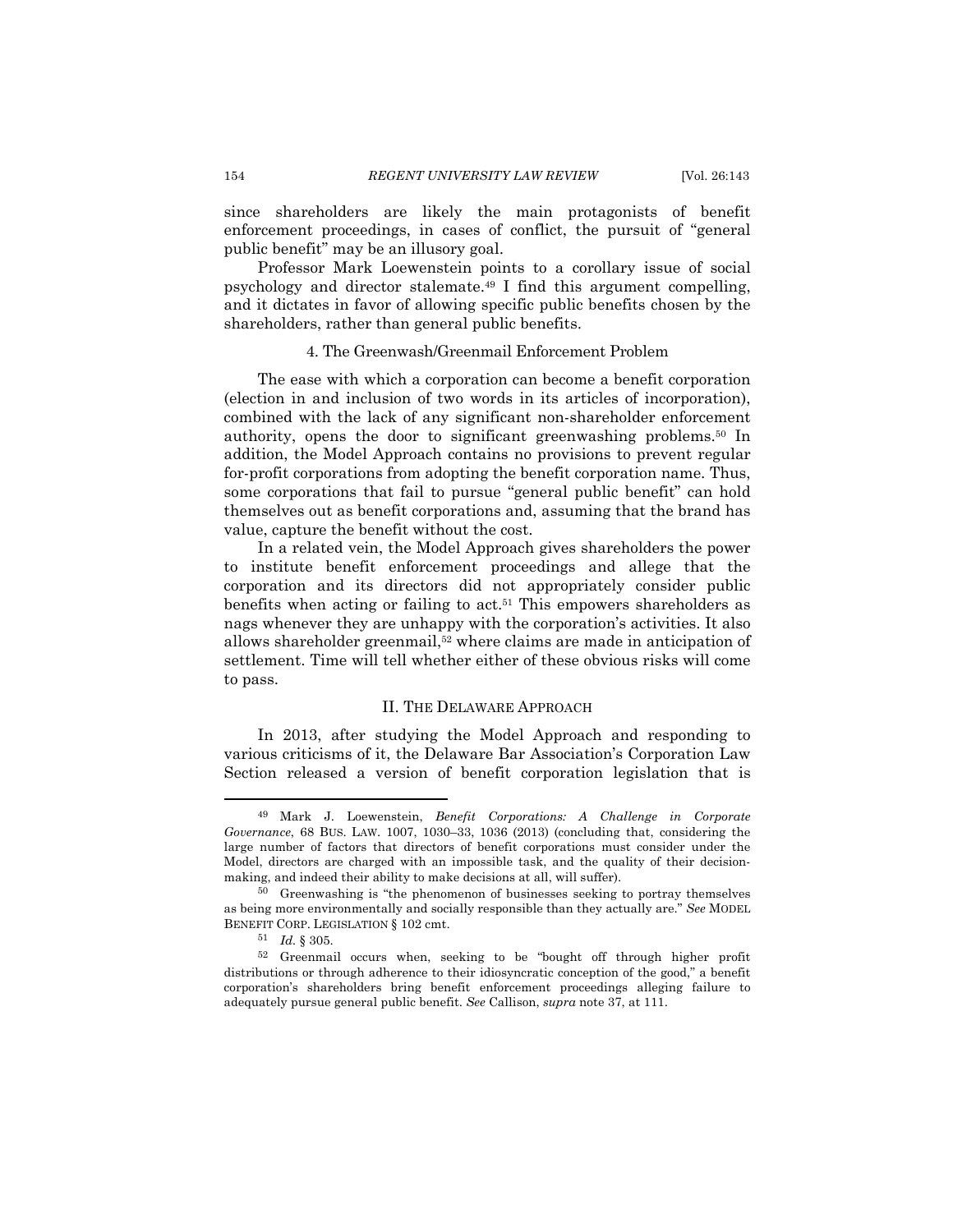significantly different from the Model Approach (the "Delaware Approach"). The Delaware Approach was enacted in Delaware, without change from the legislature, on July 17, 2013.53 Colorado, however, was the first state to enact the Delaware Approach, though with some modifications, in May 2013, with an effective date of April 1, 2014.54

### *A. Elements of the Delaware Approach*

(a) The name of the entity is a "public benefit corporation."55

(b) A public benefit corporation is a "for-profit corporation . . . that is intended to produce . . . public benefits and to operate in a responsible and sustainable manner."56

(c) "Public benefit" is defined as "a positive effect (or reduction of negative effects) on [one] or more categories of persons, entities, communities or interests . . . including, but not limited to, effects of an artistic, charitable, cultural, economic, educational, environmental, literary, medical, religious, scientific or technological nature."57

(d) To become a public benefit corporation the certificate of incorporation must (i) "[i]dentify within its statement of business or purpose . . . [one] or more specific public benefits to be promoted," and (ii) "[s]tate within its heading that it is a public benefit corporation."58 There is no "general public benefit" concept in the Delaware Approach. This is a major change from the Model Approach.

(e) The name of the public benefit corporation must contain the words "public benefit corporation" or the designations "P.B.C." or "PBC."59

(f) Also, "a public benefit corporation shall be managed in a manner that balances the stockholders' pecuniary interests, the best interests of those materially affected by the corporation's conduct, and the . . . public benefits identified in its certificate of incorporation."60

<sup>53</sup> *See* 79 Del. Laws ch. 122 (LEXIS 2013).

<sup>54</sup> *See* COLO. REV. STAT. § 7-101-501 to -509 (LEXIS through 2013 1st Reg. Sess.); H.R. 1138, 69th Gen. Assemb., 1st Reg. Sess. (LEXIS Colo. 2013) (providing date of enactment).

 $^{55}$  DEL. CODE ANN. tit. 8, § 362(a) (LEXIS through 79 Del. Laws ch. 173).

<sup>56</sup> *Id.*

<sup>57</sup> *Id.* § 362(b) (LEXIS).

<sup>58</sup> *Id.* § 362(a) (LEXIS).

<sup>59</sup> *Id.* § 362(c) (LEXIS).

<sup>60</sup> *Id.* § 362(a) (LEXIS).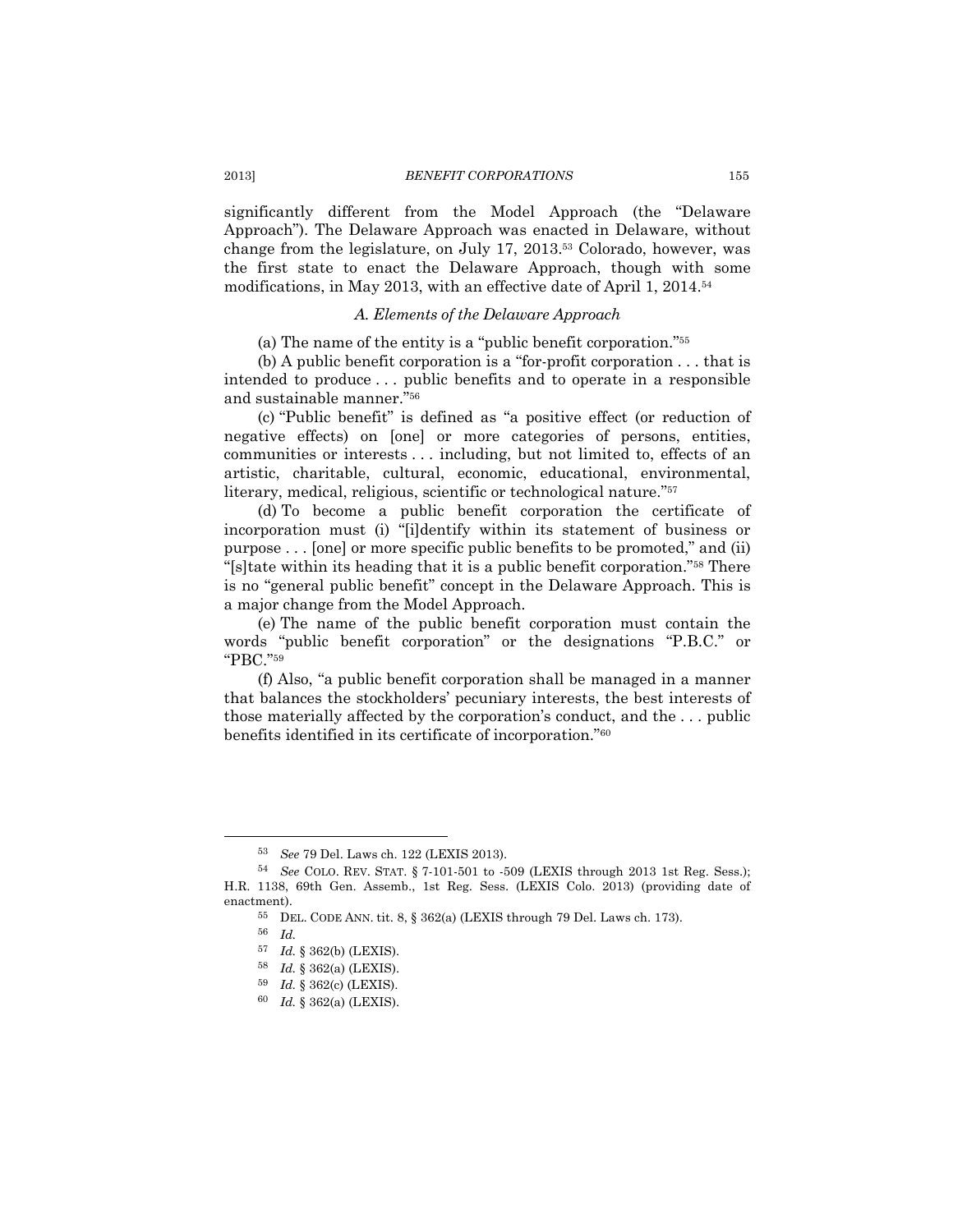(g) Ninety percent stockholder approval is required for a corporation that is not a public benefit corporation to become a public benefit corporation.61 Dissenters' rights provisions are applicable for shareholders who do not vote in favor of the change.<sup>62</sup> Further, election out of public benefit corporation status requires a two-thirds stockholder vote.63

(h) The directors of a public benefit corporation shall manage or direct its business in a manner that "balances" three considerations: the stockholders' pecuniary interests, "the best interests of those materially affected by the corporation's conduct, and the specific . . . public benefits identified in its certificate of incorporation."64 Directors do not have any duty to any person on account of that person's interest in the specific public benefits identified in the certificate or due to any interest that is materially affected by the corporation's conduct.65 Further, with respect to any decision implicating the tripartite balancing standard, directors are deemed to satisfy their fiduciary duties to stockholders and the corporation if the decision is informed, disinterested, and not one such that no ordinary person of sound judgment would approve.66 Finally, the certificate of incorporation may provide protective language that a disinterested director's failure to satisfy the tripartite decision-making standard shall not constitute an act or omission that is not in good faith or is a breach of the duty of loyalty.67

(i) A public benefit corporation shall, at least every two years, provide its stockholders with a statement concerning its promotion of the public benefits specified in the certificate and the best interests of those materially affected by the corporation's conduct.68 The Delaware Approach contains specific requirements for the stockholder statement.<sup>69</sup> However, there is no requirement for public dissemination of the statement or for use of any third-party standard or certification addressing the corporation's conduct. The certificate may require public dissemination or use of a third-party standard if the stockholders so choose.70

66 *Id.*

<sup>61</sup> *Id.* § 363(a) (LEXIS). Colorado went with a two-thirds shareholder vote. *See* COLO. REV. STAT. § 7-101-504(1) (LEXIS through 2013 1st Reg. Sess.)*.*

 $62$  DEL. CODE ANN. tit. 8, § 363(b) (LEXIS through 79 Del. Laws ch. 173).

<sup>63</sup> *Id.* § 363(c) (LEXIS).

<sup>64</sup> *Id.* § 365(a) (LEXIS).

<sup>65</sup> *Id.* § 365(b) (LEXIS).

<sup>67</sup> *Id.* § 365(c) (LEXIS).

<sup>68</sup> *Id.* § 366(b) (LEXIS).

<sup>69</sup> *See id.* § 366(b)(1)–(4) (LEXIS).

<sup>70</sup> *Id.* § 366(c)(2)–(3) (LEXIS).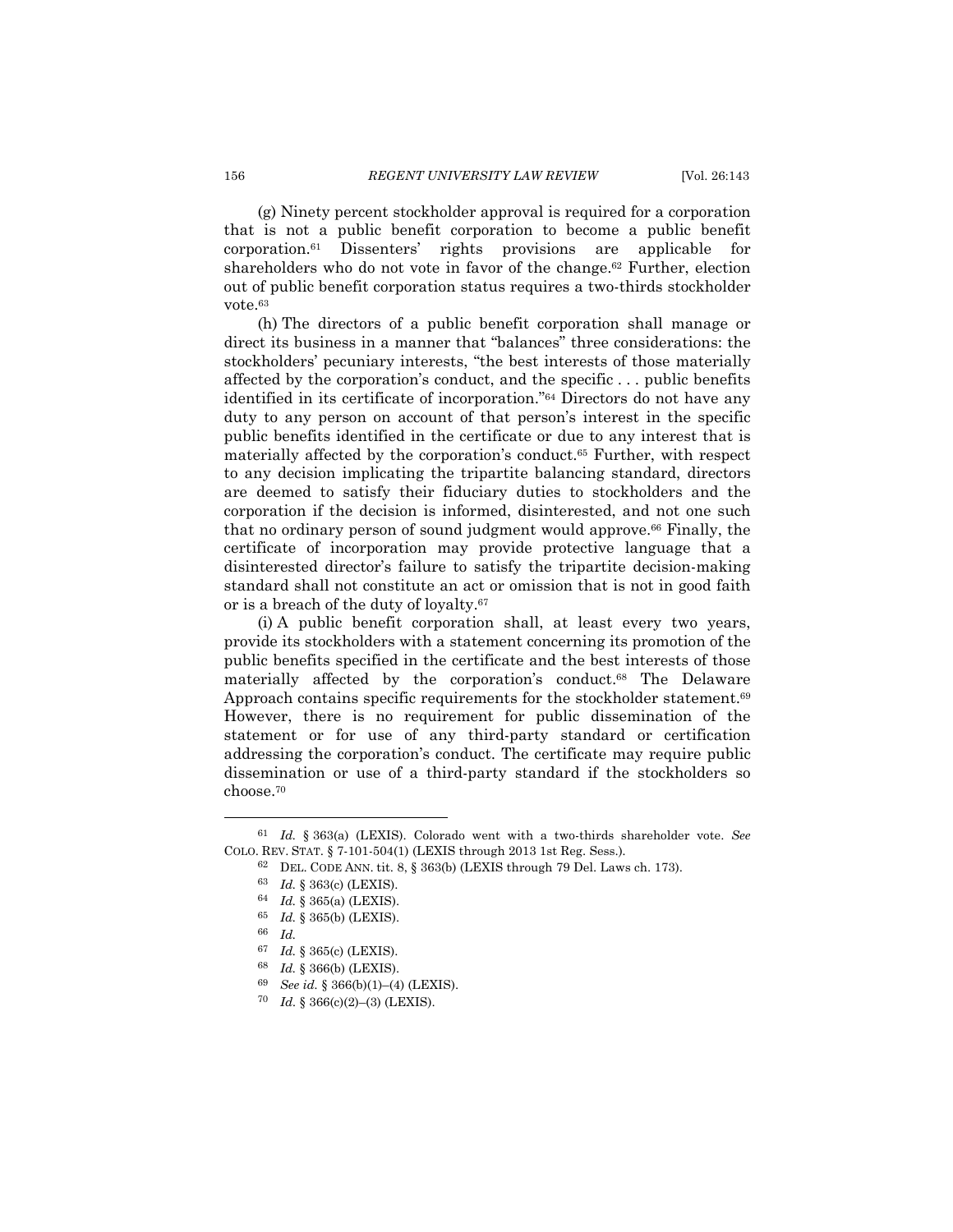#### 2013] *BENEFIT CORPORATIONS* 157

(j) Stockholders meeting a two percent ownership requirement may maintain a derivative suit to enforce the directors' duties.71

# *B. Major Differences Between the Delaware and Model Approaches*

The Delaware Approach is conspicuously different from the Model Approach. First, where the Model requires all benefit corporations to pursue "general public benefit,"72 the Delaware Approach eschews the "general public benefit" requirement in favor of specific public benefits set forth in the certificate of incorporation.73 Second, while the Model requires directors to "consider" a series of items in connection with any action or inaction,74 the Delaware Approach sets forth a "balancing" requirement whereby directors must manage or direct the corporation's business in a manner that balances the shareholders' pecuniary interests, the specific public benefits set forth in the certificate, and the best interests of "those" materially affected by the corporation's conduct.75 Although judicial authority and customary practice will need to develop, "consider" seems more active ("Did you consider these things when acting?") than "balancing" ("Did you balance interests when you acted?"). Third, the Delaware Approach contains specific director protections, whereby directors are *assumed* to meet their fiduciary obligations, and it allows public benefit corporations to provide protections regarding the directors' obligations to act in good faith.76 Fourth, the Delaware Approach contains naming requirements lacking in the Model.77 Fifth, the Delaware Approach does not require public reporting unless the corporation elects to do so.78 Sixth, the Delaware Approach increases the shareholder election requirements to ninety percent79 and provides for dissenters' rights,80 making it more difficult

79 *Compare* DEL. CODE ANN. tit. 8, § 363(a) (LEXIS through 79 Del. Laws ch. 173) (requiring ninety percent approval to elect public benefit corporation status), *with* MODEL

<sup>71</sup> *Id.* § 367 (LEXIS).

<sup>72</sup> MODEL BENEFIT CORP. LEGISLATION § 201(a) (B Lab 2013).

<sup>73</sup> *See* DEL. CODE ANN. tit. 8, § 365(a) (LEXIS through 79 Del. Laws ch. 173).

<sup>74</sup> *See* MODEL BENEFIT CORP. LEGISLATION § 301(a)(1) (B Lab 2013).

<sup>75</sup> DEL. CODE ANN. tit. 8, § 365(a) (LEXIS through 79 Del. Laws ch. 173).

<sup>76</sup> *See id.* § 365(c) (LEXIS) (setting forth a presumption that directors have met their fiduciary duties of good faith and loyalty and allowing corporations to include section 102(b)(7) provisions as well as indemnification and insurance provisions).

<sup>77</sup> *See id.* § 362(c) (LEXIS).

<sup>78</sup> *Compare id.* § 366(c)(2) (LEXIS) (stating that a public benefit corporation *may* require public disclosure of a statement of the corporation's promotion of the public benefit), *with* MODEL BENEFIT CORP. LEGISLATION § 402(b)–(c) (B Lab 2013) (*requiring* the posting of benefit reports on the public portion of the benefit corporation's website, or, if the benefit corporation does not have a website, the furnishing of copies of benefit reports to any person requesting copies).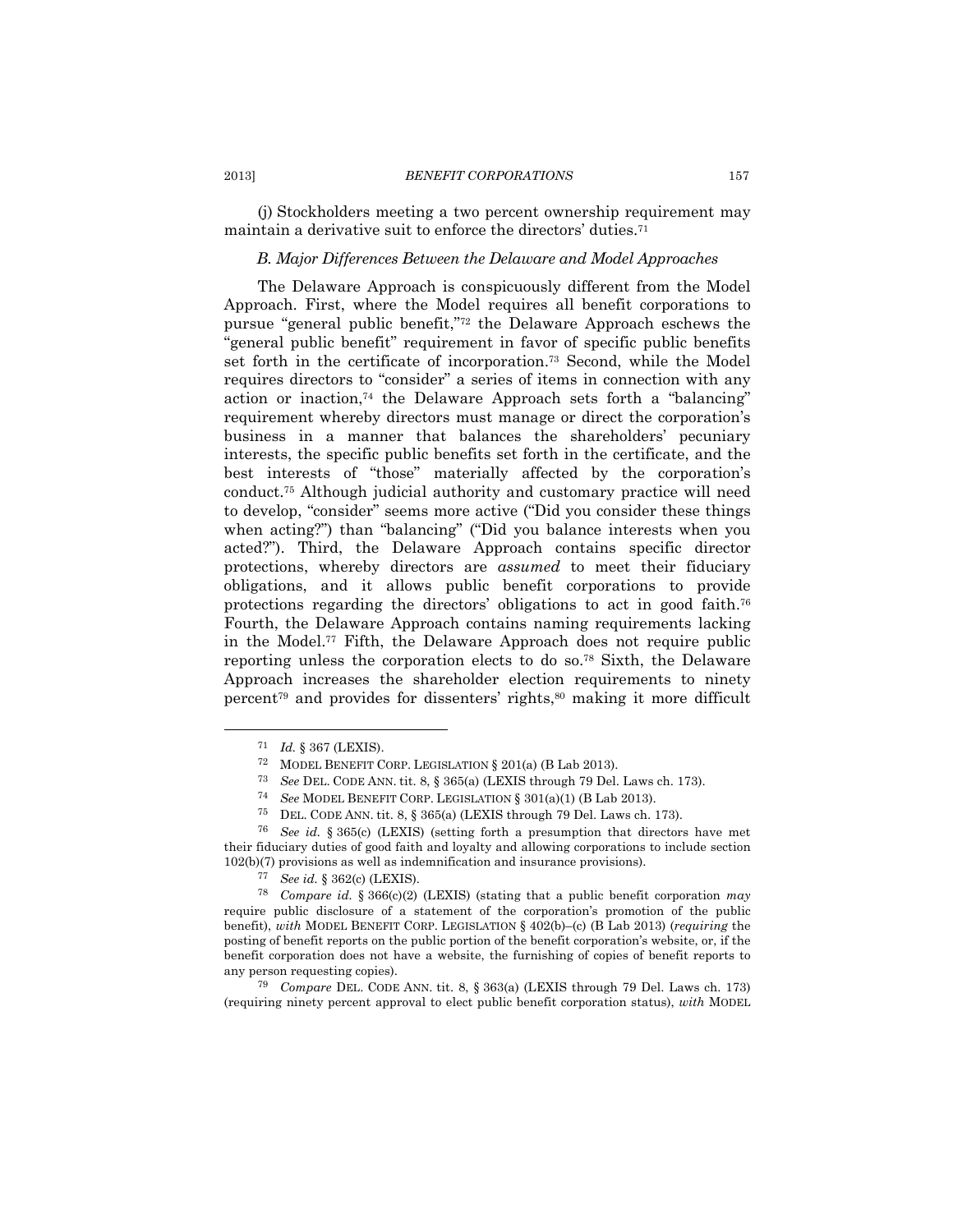for existing corporations to force benefit corporation status on reluctant shareholders. Seventh, the Delaware Approach contains tighter standing requirements for benefit enforcement proceedings.81 Finally, the Delaware Approach lacks key elements of the Model Approach, including mandatory third-party standards, independent benefit directors, opinions by independent benefit directors, and benefit officers.82

The Model Approach and the Delaware Approach, while containing some similar elements, are very different. In my view, Delaware took significant strides to eliminate or mitigate many of the problems with the Model identified above, particularly the Illiberalism Problem. Anyone working with benefit corporation legislation would be welladvised to consider jettisoning the Model Approach in favor of a Delaware-Approach-based statute. As discussed below, Colorado did just that and became the first state to enact the Delaware Approach.<sup>83</sup> Despite its advantages over the Model Approach, however, the Delaware Approach retains some issues, which are described next.

#### *C. Some Remaining Issues in the Delaware Approach*

The Delaware Approach requires directors to "balance" shareholder pecuniary interests, the corporation's specific public benefits, and the best interests of those materially affected by the corporation's conduct.84 Although a balancing requirement seems less onerous than a requirement that directors "consider" a complex list of things in connection with corporate actions and inactions, the practical meaning of "balance" is unclear. Also, the meaning of "those" who are materially affected by the corporation's conduct is uncertain. A dictionary definition

84 DEL. CODE ANN. tit. 8, § 365(a) (LEXIS through 79 Del. Laws ch. 173).

<sup>&</sup>lt;u> 1989 - Johann Barn, mars ann an t-Amhain ann an t-Amhain an t-Amhain an t-Amhain an t-Amhain an t-Amhain an t-</u> BENEFIT CORP. LEGISLATION § 104(a) (B Lab 2013) (requiring two-thirds approval to elect benefit corporation status), *and id.* § 102 (defining "minimum status vote").

<sup>80</sup> *See* DEL. CODE ANN. tit. 8, § 363(b) (LEXIS through 79 Del. Laws ch. 173).

<sup>81</sup> *Compare id.* § 367 (LEXIS) (giving standing to bring a derivative lawsuit only to stockholders owning individually or collectively at least two percent of the corporation's shares, or if the shares are listed on a national securities exchange, the lesser of two percent of the shares or at least two million dollars in market value), *with* MODEL BENEFIT CORP. LEGISLATION § 305(c) & cmt. (B Lab 2013) (expanding the categories of those who may bring derivative suits to include not only those with two percent ownership, but also directors, five percent owners of a parent organization, and others granted standing by the bylaws or articles of incorporation).

<sup>82</sup> *Cf.* MODEL BENEFIT CORP. LEGISLATION § 302(a)–(b) (B Lab 2013) (establishing an independent benefit director); *id.* § 302(c) (describing the annual opinion statement required of benefit directors); *id.* § 304 (permitting the designation of a benefit officer and describing his or her functions); *id.* § 401(a)(2) (requiring an assessment of the corporation's performance against a third-party standard).

<sup>83</sup> *See infra* Part III.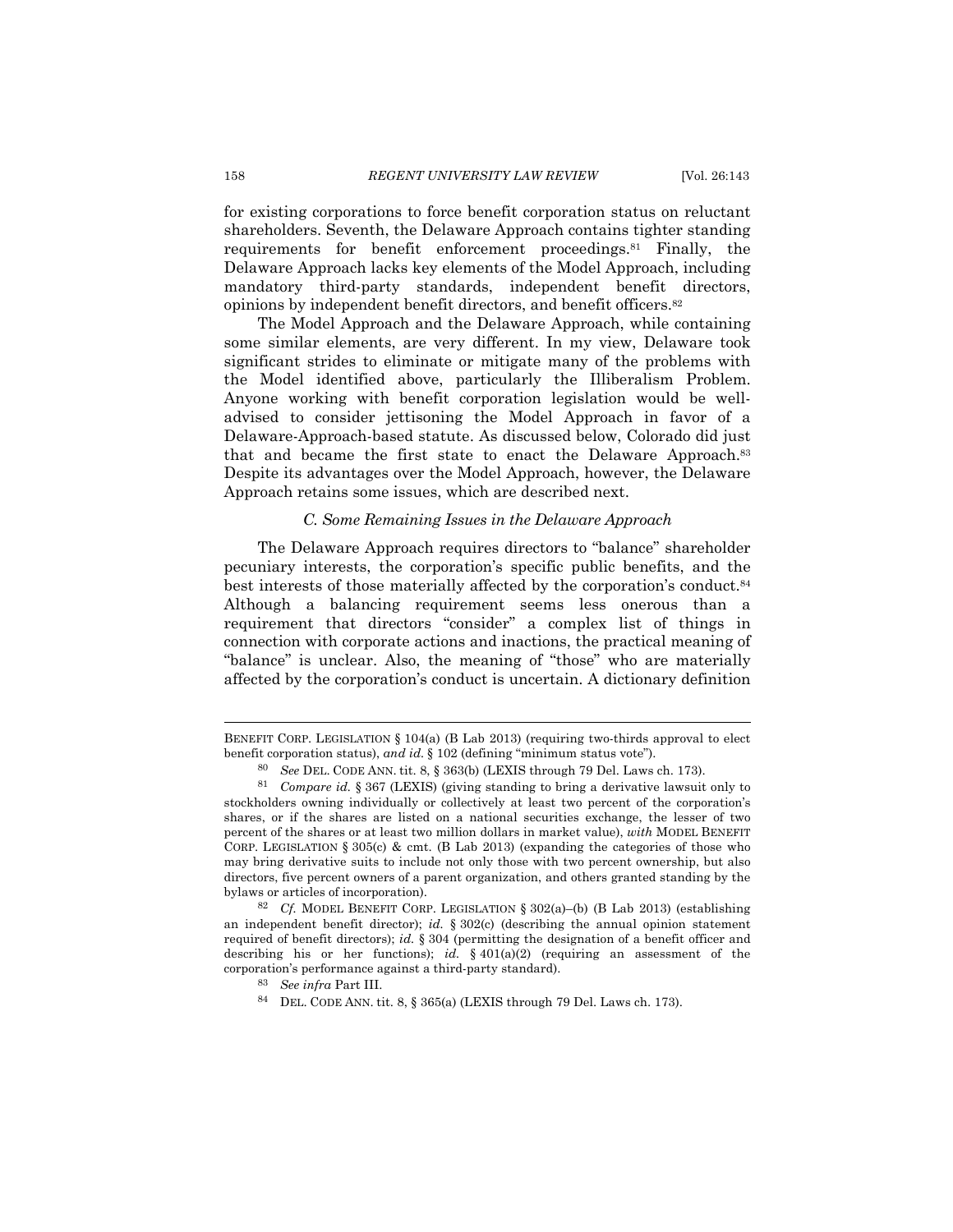of "those" is the plural of that.<sup>85</sup> A definition of "that" is "the person, thing, or idea indicated, mentioned, or understood from the situation."86 Thus, "those," as used in the Delaware Approach, probably means the persons, things, or ideas materially affected by the benefit corporation's conduct. Causation and proximate causation ideas abound. For instance, a benefit corporation uses electricity; electricity can be produced from solar panels or coal-fired plants; burning coal creates CO2; CO2 causes global warming; global warming can swamp Pacific islands and reduce polar bear habitat. Must a director balance the interests of Pacific islanders and polar bears along with the shareholders' pecuniary interests and the specific benefits elected by the shareholders when deciding how the corporation should act? And, if so, what does it mean to balance? My suspicion, given that shareholder pecuniary interests and specific benefits are far more particular than the interests of "those" who are materially affected, is that in practice the specific interests will dominate over the general, and courts will accept this fact.

A similar question arises from the Delaware Approach's definition of "public benefit corporation" as a for-profit corporation that is "intended to produce" public benefits and to operate in a "responsible and sustainable" manner.<sup>87</sup> How does one balance "intent" and actions? What does it mean to "produce" public benefits? "Responsible" meaning exactly what? "Sustainable" in what sense—sustaining the entity, environmentally sustainable, both?

Finally, I do not think that the Delaware Approach sufficiently addresses the Bipolarity Problem or the Fiduciary Uncabining Problem, discussed above.<sup>88</sup>

#### III. THE COLORADO APPROACH

Although Colorado enacted a modified Delaware Approach in 2013, enactment came only after a three-and-a-half-year, fairly acrimonious debate between Blab-backed supporters of the Model Approach and the Corporate Laws Drafting Committee under the Colorado Bar Association (the "CBA"). This debate is discussed in greater detail below. During the course of discussions, and in an attempt to be proactive supporters of a workable benefit corporation bill rather than reactive opponents of the Model Approach, the CBA proposed alternative legislation.89 Although it

<sup>85</sup> MERRIAM-WEBSTER'S COLLEGIATE DICTIONARY 1301 (11th ed. 2003).

<sup>86</sup> *Id.* at 1294.

<sup>87</sup> *See* Del. Code Ann. tit. 8, § 362(a) (LEXIS through 79 Del. Laws ch. 173).

<sup>88</sup> *See supra* Part I.B.2–3.

<sup>89</sup> For the alternative legislation (in other words, the "Colorado Approach"), see H.R. 1138, 69th Gen. Assemb., 1st Reg. Sess. (as introduced in Colo. House, Jan. 18, 2013).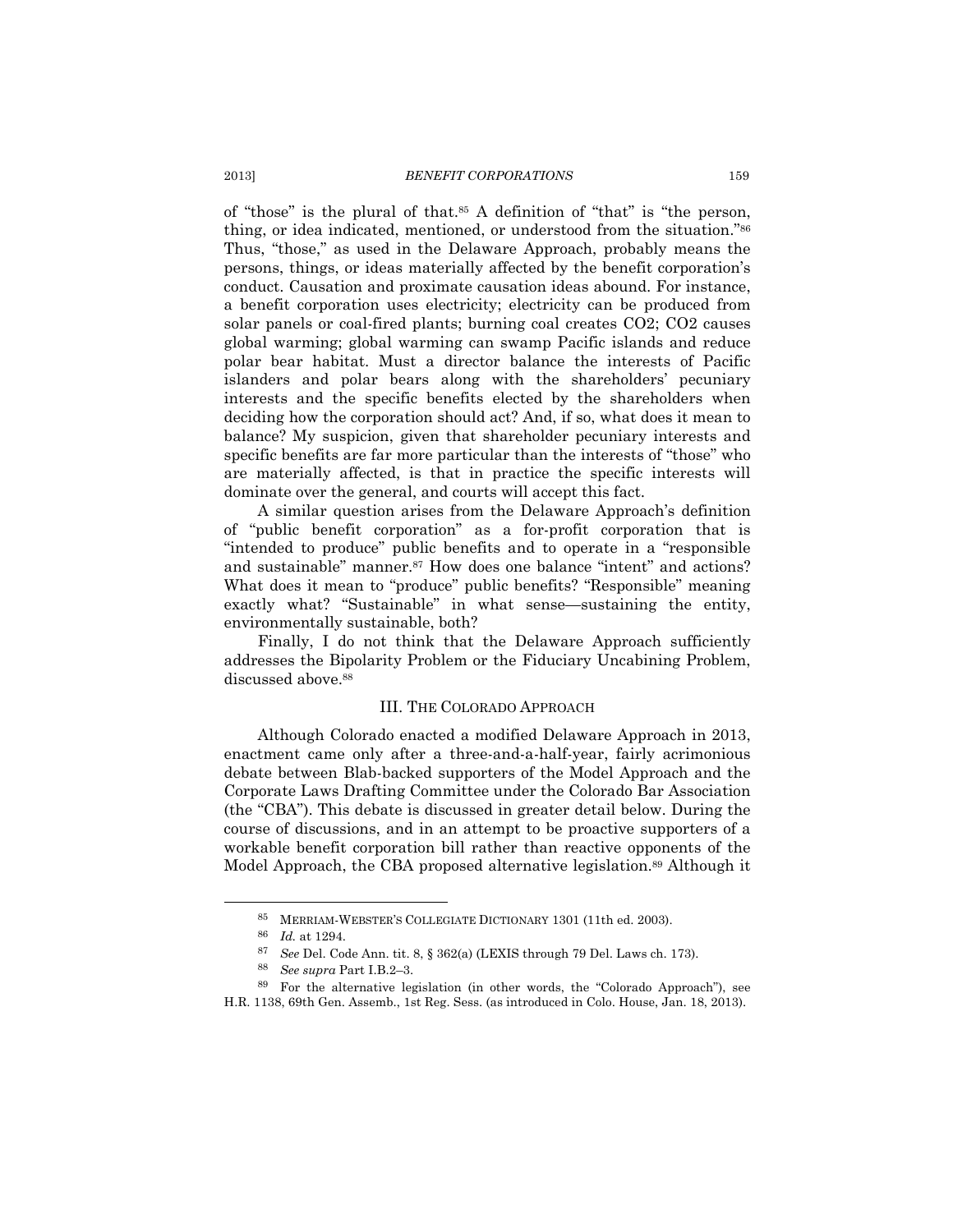did not pass for political reasons, in my view the Colorado Approach works better than either the Model Approach or, although less so, the Delaware Approach. It should be considered in other states.

### *A. Elements of the Colorado Approach*

(a) The Colorado Approach allows for-profit corporations to become benefit corporations by selecting either general public benefit (á la the Model Approach) or specific public benefit (á la the Delaware Approach), or both.90 The Colorado Approach neither mandates nor prohibits a general public benefit approach but leaves the decision to the corporation and its shareholders.91

(b) In general, under the Colorado Approach, if a benefit corporation elects "general public benefit," the other elements of the Model Approach are mandatory and apply to the benefit corporation. On the other hand, if the corporation elects to pursue one or more specific public benefits, virtually none of the Model Approach's mandates are forced on the corporation. Instead, the Model Approach concepts are precatory, and the shareholders can elect which Model elements, if any, to include in their corporate structure. For example, if they seek to apply some thirdparty standard, shareholders can elect this.92 If they seek benefit directors, they can create them. If they want the corporation to have periodic benefit reporting, they can require it.93 If they want public reporting, they can say so.94

The basic theme of the Colorado Approach is shareholder choice. The drafters recognized that the cost of benefit corporation status (in other words, potentially reduced profitability) is borne by the shareholders and, therefore, that it is the shareholders and not the legislature or a Berwyn, Pennsylvania-based entity that should establish the terms. At the same time, the drafters recognized that there might be some constituency of corporations that seek the more rigorous, expensive, and harsh rules of the Model Approach. In keeping with the concept of choice, the Colorado Approach fully enables those for-profit corporations who seek the Model Approach. The drafters believed they were merging dueling concepts of benefit corporations, and I believe that the Colorado Approach is the best proposed to date.

 90 *See id.* § 7-101-507(2).

<sup>91</sup> *See id.*

<sup>&</sup>lt;sup>92</sup> *See id.* § 7-101-511(1)(a)(II) (allowing, but not requiring, the application of a third-party standard).

<sup>93</sup> *See id.* § 7-101-511(1)(a) (allowing, but not requiring, periodic benefit reporting).

<sup>94</sup> *See id.* § 7-101-511(1)(b)–(d) (allowing, but not requiring, public reporting).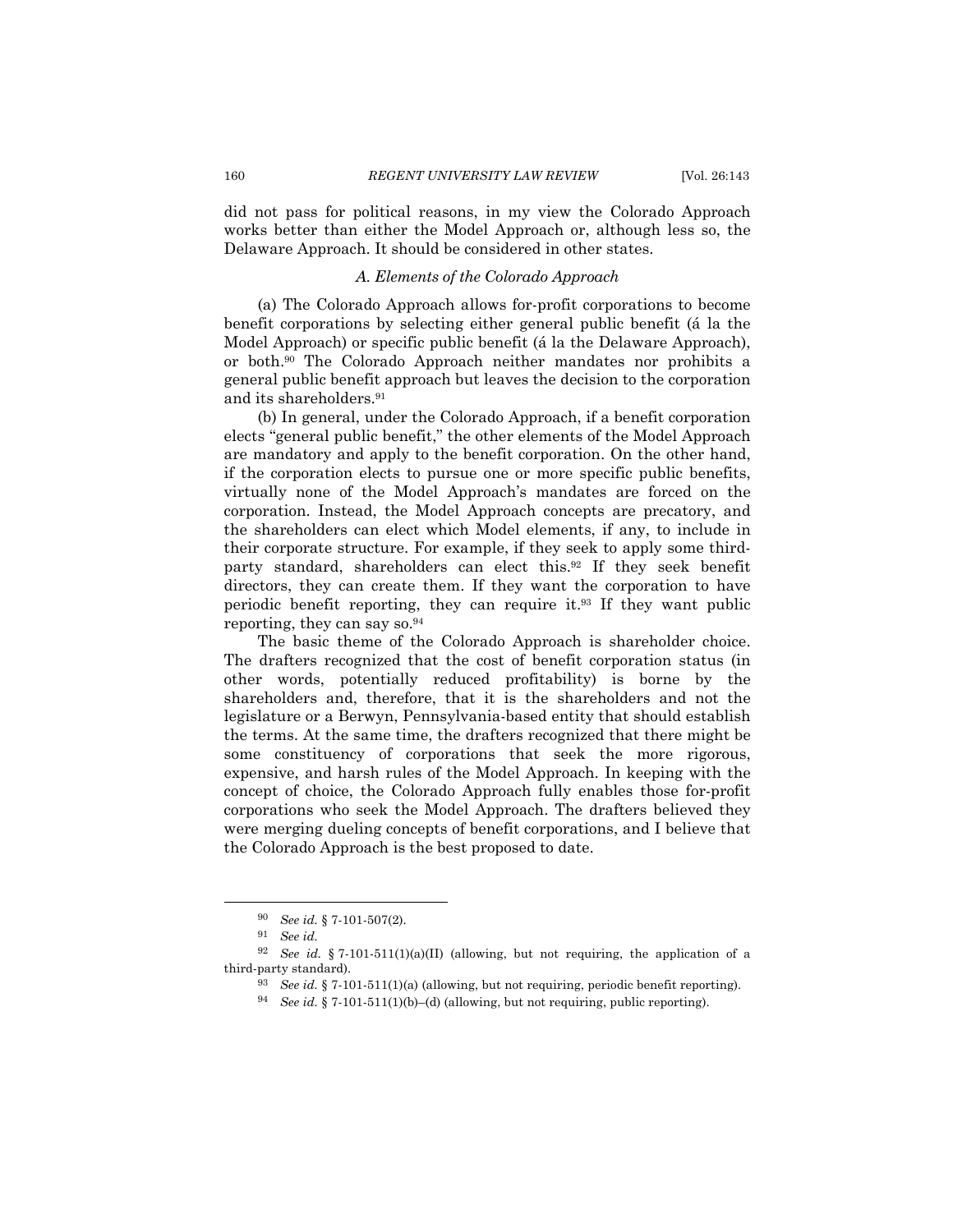#### 2013] *BENEFIT CORPORATIONS* 161

#### *B. What Happened in Colorado . . .*<sup>95</sup>

In September 2009, a Blab representative approached the Colorado Bar Association Business Law Section's committee (the "Committee") that was considering modifications to the fiduciary duties portion of the Colorado Business Corporations Act. The representative invited Colorado to introduce benefit corporation legislation and thereby become the first state with benefit corporations. The then-current version of the Model Approach was proposed. After extensive discussion, the Committee demurred because it saw many of the issues with the Model discussed above. Further, the Committee decided that it would consider both the need for, and, if need existed, a proper statute to implement benefit corporation legislation at a later date. The Committee's major positions were that benefit corporation legislation should be flexible, should provide protections against misuse, and should not constitute a marketing device for one or a few certifying agencies like Blab.

No bill was introduced in 2010. In 2011, Blab, working with its Colorado supporters, introduced the Model without input from the Committee, which again found it wanting.96 First, the Model was not linguistically adapted to Colorado's corporate laws; second, it continued to have all of the problems that led the Committee to reject it two years earlier; third, it lacked basic shareholder protections, such as dissenters' rights; and, fourth, the Committee believed it possible to draft a cogent bill that would work for numerous Colorado corporations and not just those that wanted to force "general public benefit," third-party assessment, benefit director, benefit reporting, and other concepts on a few electing corporations.

Members of the Committee worked with the sponsors and Blab supporters to fix the perceived infirmities of the 2011 bill, and a compromise was reached in early spring of 2011. Subsequently, and without further discussion, the Senate sponsor withdrew the compromise bill. It is believed that Blab, through one or two of its Colorado supporters that were politically well-connected, accomplished this because the Colorado compromise differed in significant ways from the

<sup>95</sup> This account is based on the author's experience with and observations of the Colorado legislative process. For additional accounts covering benefit corporation legislation in Colorado, see Herrick K. Lidstone, Jr., *Entity Legislation Update from the Executive Council, Business Law Section*, COLO. B. ASS'N BUS. L. NEWSL., Feb. 2011, at 1, *available at* http://denbar.org/repository/Newsletter%20--%20February%2025,%202011.pdf (describing briefly the status of legislation in 2010 and 2011); Herrick Lidstone, *Public Benefit Corporations in Colorado: Background*, THERACETOTHEBOTTOM.ORG (May 16, 2013, 7:00 AM), http://www.theracetothebottom.org/home/public-benefit-corporations-incolorado-background.html (discussing benefit corporation legislation in Colorado).

<sup>96</sup> *See* S. 5, 68th Gen. Assemb., 1st Reg. Sess. (LEXIS Colo. 2011).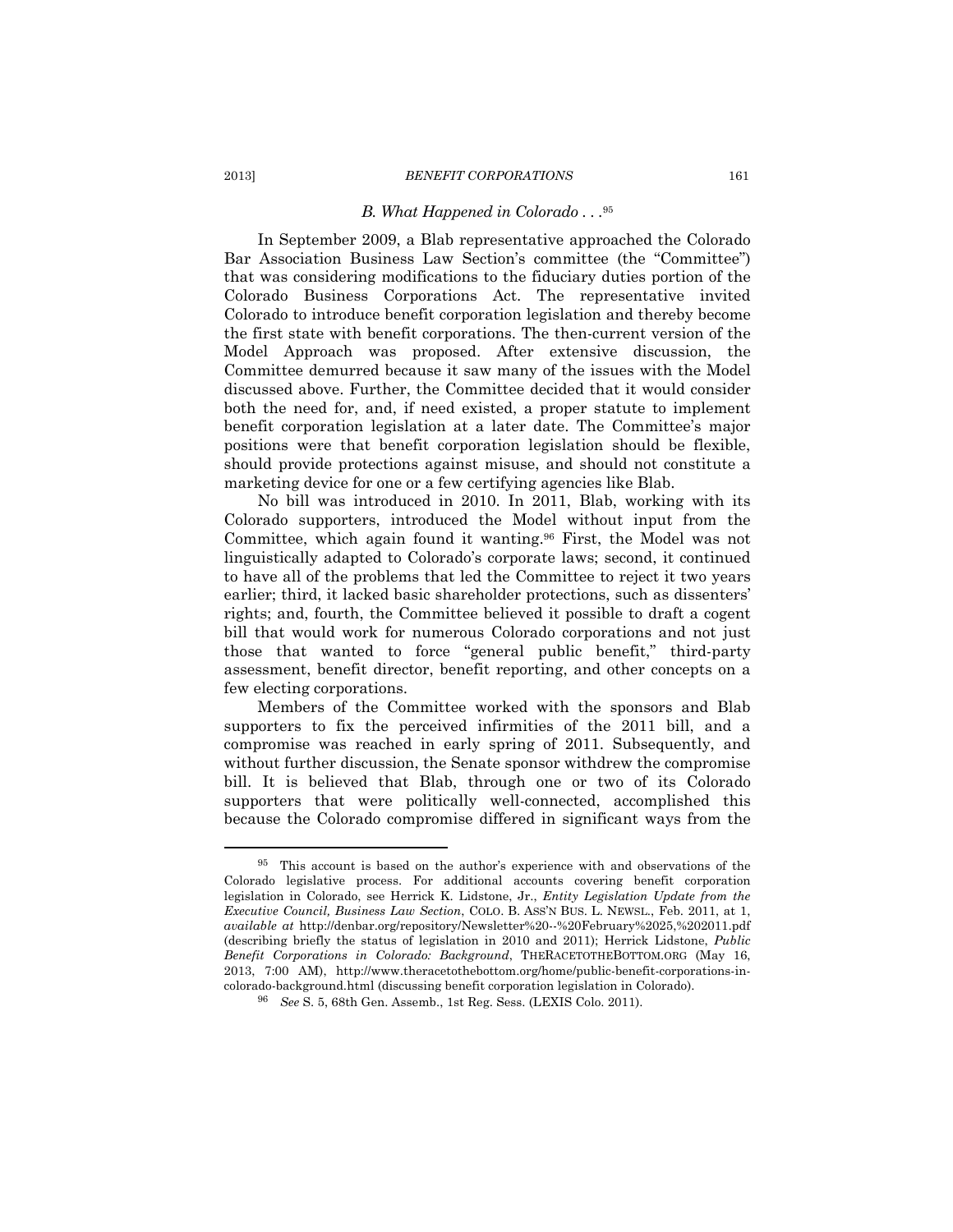Blab-supported Model Approach. If one wants states to adopt a particular statute, it may be strategically and tactically desirable to prevent consideration of alternative statutes adopted in other states.

Then came 2012. In January 2012, it became clear that Blab and its supporters were going to introduce the Model again, and they did so without any further discussion with or input from the Committee or anyone else.97 There had been no conversation during the period following withdrawal of the 2011 bill. Take it or leave it. Also, 2012 was an election year, the Colorado Senate had a Democratic-party majority, and the Colorado House had a Republican-party majority. The two legislative sides did not work well together, and animosity was increased because significant members of the Colorado House and Senate were running for national and other offices. The political stakes were high, and legislative comity was low.

The Committee, with the backing of the CBA Business Law Section and the CBA, decided that in a take-it-or-leave-it world, the only route was to attempt to kill the Model bill in the legislature. It set out to do so and was successful, primarily by focusing on obtaining the Colorado House's rejection of the Model-based legislation. After hearings, the Model passed the Colorado Senate. On the last day of the session, knowing that the bill was not going to the floor before the constitutionally-required midnight end of the general legislative session due to a very divisive and hotly contested civil unions bill, the Republicans allowed the Model to pass the House Committee. The bill died as expected without coming to the House floor for a vote. Colorado Governor John Hickenlooper then called for a special legislative session to act on the same-sex civil unions legislation (which did not pass in 2012) and several other bills, including the benefit corporation legislation. The benefit corporation bill then passed the Senate again, and, in a face-saving measure because of certain defeat in House Committee, was tabled by the House sponsor before hearings were held in House Committee. Thus, benefit corporation legislation was not enacted in Colorado in 2012.

Because the CBA Committee believed that a benefit corporation statute was desirable, that some benefit corporation legislation was inevitable, and that pushing for workable legislation was a far better use of energy than reacting against undesirable legislation, beginning in spring 2013, the Committee began drafting its own bill, which resulted in the Colorado Approach discussed above.

In November 2012, the Democrats established control of both the Colorado House and Senate, and the CBA obtained Democratic-party

<sup>97</sup> *See* S. 182, 68th Gen. Assemb., 2d Reg. Sess. (Colo. 2012).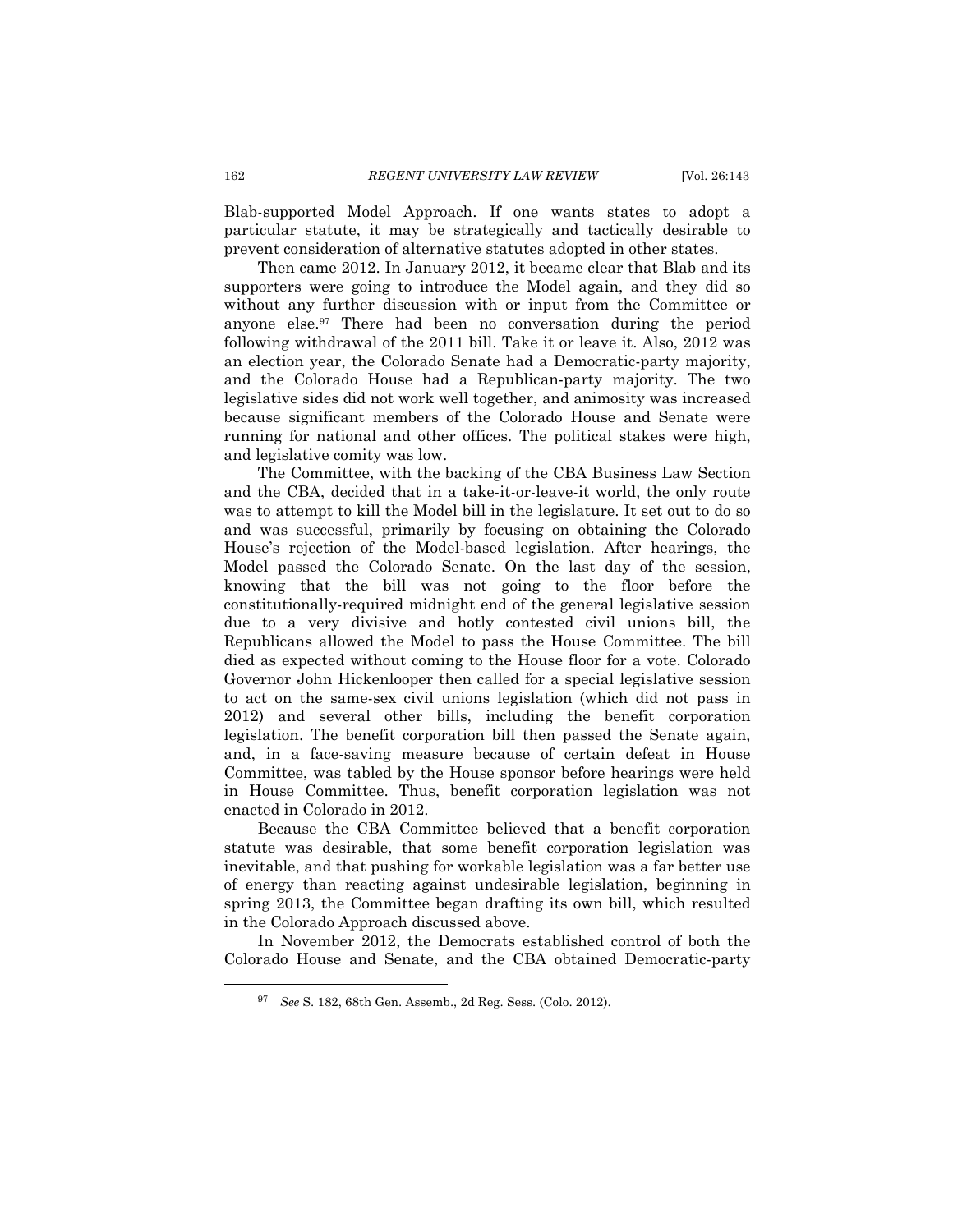sponsors for the Committee's bill. After considerable discussion with leadership and others, and with some opposition from Blab's Model Approach sponsors and small modifications to the CBA bill, the Committee's bill passed the Colorado House on a party line vote, with all Democratic-party representatives voting "yea" and all Republican-party representatives voting "nay."

When the CBA alternative came to the Colorado Senate, it was clear that there was limited but powerful Democratic opposition to the bill. Fortunately, the Delaware drafting committee had released legislation containing the Delaware Approach immediately before the Colorado Senate opposition was clarified. Blab, also recognizing the political power of the Delaware corporate laws committee, and, in my view, seeking to co-opt the inevitable Delaware Approach as a victory for benefit corporations, announced its full-throated support for the Delaware Approach. The CBA Committee decided that the Delaware Approach was far superior to the Model Approach and therefore negotiated a "strike-below," replacing the bill embodying the Colorado Approach with a near-clone of the Delaware Approach.

Blab then took the profound position that "Colorado is not Delaware" and insisted on public reporting requirements. Recognizing the infirmity of the proposed reporting language, the CBA Committee acquiesced and called it a day, and a modified Delaware Approach bill passed the Senate, was adopted by the House, and was signed by the Governor.98

There are several morals to this story. First, do not buck a wellfinanced trend unless you are willing to enter a black hole that sucks out time. Second, work the politics, work the politics, and work the politics. Third, be clear and concise in the analysis of problems and repairs. Fourth, recognize that what Blab really cares about is the name "benefit corporation," even though it is a major stretch to see how it has appropriated the name. In the end, Colorado lawyers were not willing to create yet another form of business entity to allow specific public benefit under a different name. Further, some Colorado lawyers assumed that because Blab cared so much about the "benefit corporation" name, it has some goodwill value that should not be a legislative grant to Blab and its supporters.

#### **CONCLUSION**

Tim Brown's book, *Change by Design*, concludes with the following observations:

<sup>98</sup> *See* H.R. 1138, 69th Gen. Assemb., 1st Reg. Sess. (Colo. 2013) (enacted).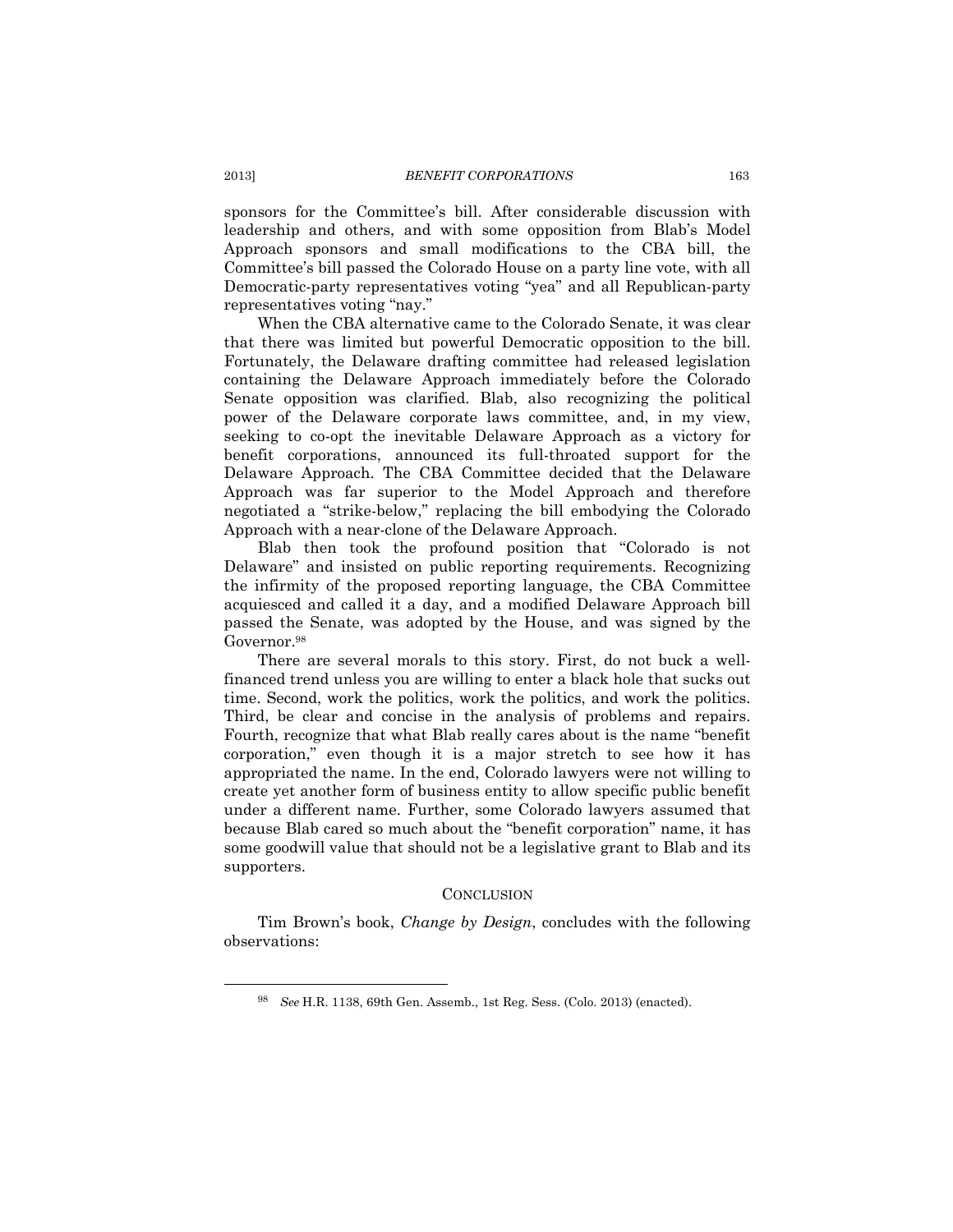Active participation in the process of creation is our right and our privilege. . . .

. . . What [certain great designers] shared was optimism, openness to experimentation, a love of storytelling, a need to collaborate, and an instinct to think with their hands—to build, to prototype, and to communicate complex ideas with masterful simplicity.99

Legal scholars have discussed concepts of innovation and state competition, effectively a design charette, in the corporate law context.100 In my view, a major impediment to the development and use of benefit corporations has been the friction, induced by Blab and its supporters, between forward-looking, active and creative design on a state level and a rigid orthodoxy embodied in a politically correct Model Approach from which there can be no meaningful deviation. In a nutshell, this is the lesson from Colorado, in which Blab actively prevented a thoughtful alternative approach to benefit corporations from becoming law. It is also the lesson from Delaware, in which the corporate drafting committee had a direct path to legislative enactment and Blab could not create large obstacles. As I have noted above, there are significant problems with the Model Approach, many of which have been alleviated in the Delaware Approach, and many more of which might have been alleviated by the Colorado Approach.

If benefit corporation legislation were to proceed like limited liability company legislation proceeded in the 1990s, namely, by pragmatically embracing alternative approaches and by an amendatory process whereby states accept and adopt viable and useful alternatives,

. . . .

<sup>99</sup> TIM BROWN WITH BARRY KATZ*,* CHANGE BY DESIGN: HOW DESIGN THINKING TRANSFORMS ORGANIZATIONS AND INSPIRES INNOVATION 241–42 (2009). Larry Ribstein and Bruce Kobayashi argued that there can be reasons to avoid enforced uniformity, as opposed to state experimentation, since "uniform" proposals may not produce efficiency and may not even produce a higher level of uniformity. Bruce H. Kobayashi & Larry E. Ribstein, *The Non*-*Uniformity of Uniform Laws*, 35 J. CORP. L. 327, 328–29 (2009); Larry E. Ribstein & Bruce H. Kobayashi, *An Economic Analysis of Uniform State Laws*, 25 J. LEGAL STUD. 131, 132–33 (1996); Larry E. Ribstein & Bruce H. Kobayashi, *Uniform Laws, Model Laws and Limited Liability Companies*, 66 U. COLO. L. REV. 947, 948–50 (1995). Lyman Johnson makes arguments for pluralism in the benefit corporation arena, although he does not go so far as encouraging "allowing 1,000 flowers to bloom." Lyman Johnson, *Pluralism in Corporate Form: Corporate Law and Benefit Corps.*, 25 REGENT U. L. REV. 269, 279–81 (2013).

<sup>100</sup> *See, e.g.*, Roberta Romano, *The States as a Laboratory: Legal Innovation and State Competition for Corporate Charters*, 23 YALE J. ON REG. 209, 210 (2006) (concluding that the metaphor of the "states as a laboratory" has worked reasonably well in the corporate law arena and that the observed corporate law-making pattern is a dynamic process in which legal innovations arise from multiple sources, fostering a time of experimentation that tends to coalesce into a statutory formulation that is then adopted by a majority of the states).